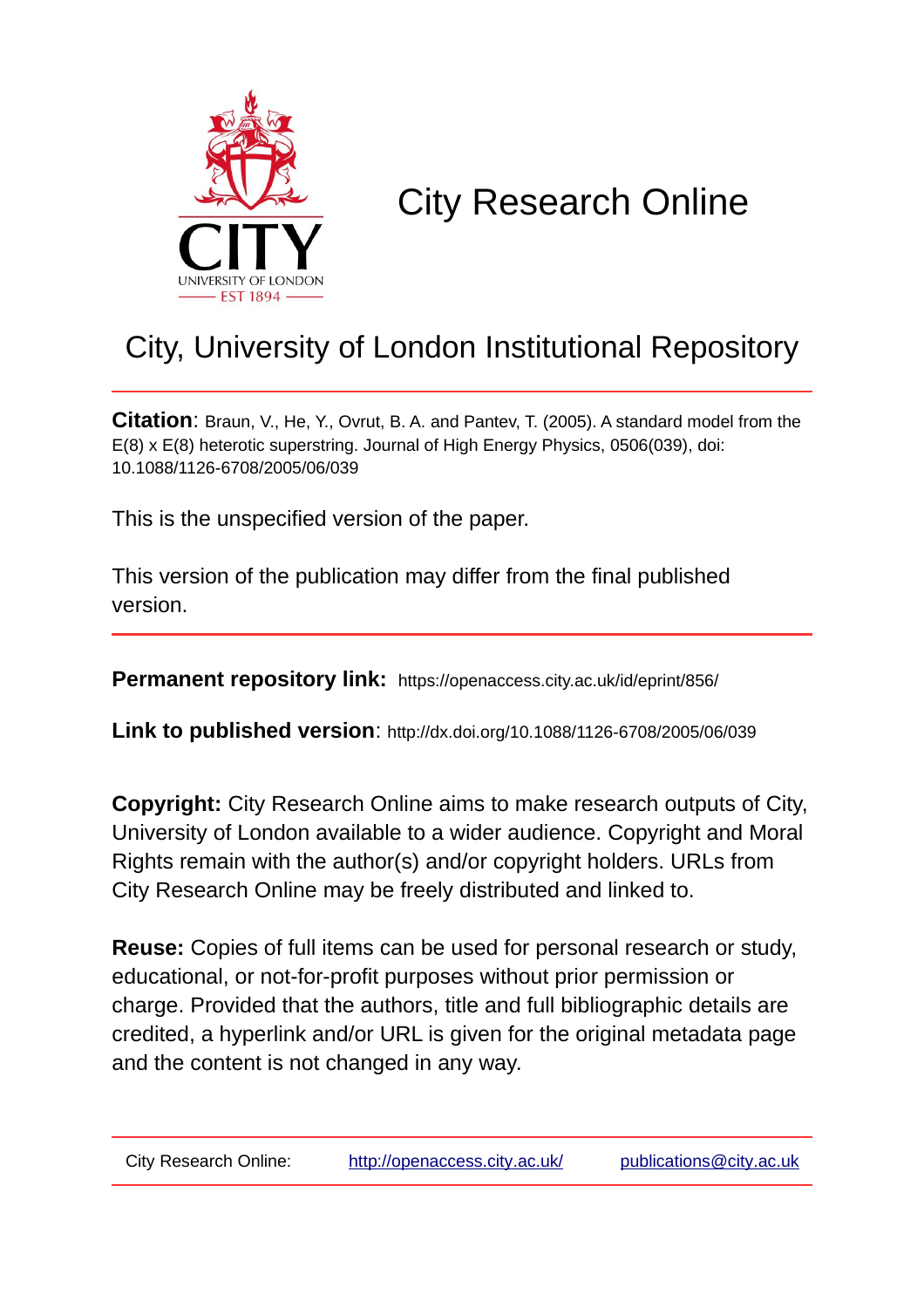## A Standard Model from the  $E_8 \times E_8$  Heterotic Superstring

Volker Braun<sup>1,2</sup>, Yang-Hui He<sup>1</sup>, Burt A. Ovrut<sup>1</sup>, and Tony Pantev<sup>2</sup>

<sup>1</sup> Department of Physics, <sup>2</sup> Department of Mathematics

University of Pennsylvania

Philadelphia, PA 19104–6395, USA

#### Abstract

In a previous paper, we introduced a heterotic standard model and discussed its basic properties. This vacuum has the spectrum of the MSSM with one additional pair of Higgs-Higgs conjugate fields and a small number of uncharged moduli. In this paper, the requisite vector bundles are formulated; specifically, stable, holomorphic bundles with structure group  $SU(N)$  on smooth Calabi-Yau threefolds with  $\mathbb{Z}_3\times\mathbb{Z}_3$  fundamental group. A method for computing bundle cohomology is presented and used to evaluate the cohomology groups of the standard model bundles. It is shown how to determine the  $\mathbb{Z}_3 \times \mathbb{Z}_3$  action on these groups. Finally, using an explicit method of "doublet-triplet splitting", the low-energy particle spectrum is computed.

<sup>∗</sup>vbraun, yanghe, ovrut@physics.upenn.edu; tpantev@math.upenn.edu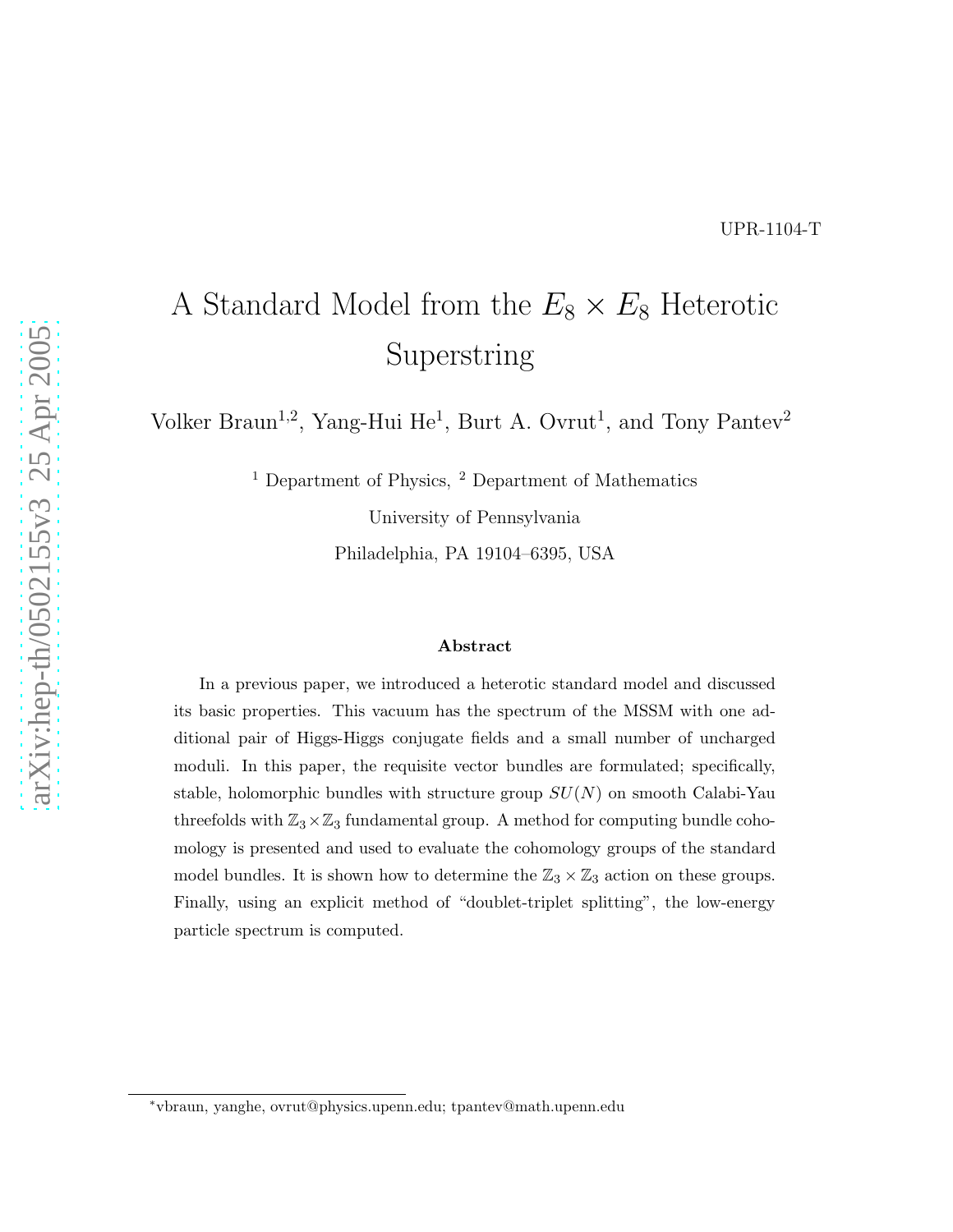### 1 Introduction:

In [1], we presented a standard model within the context of the  $E_8 \times E_8$  heterotic superstring. These vacua are  $N = 1$  supersymmetric and have the following properties.

 $\bullet~$  The observable sector has gauge group  $SU(3)_C\times SU(2)_L\times U(1)_Y\times U(1)_{B-L},$  three families of quarks and leptons, each with a *right-handed neutrino*, and *two* Higgs-Higgs conjugate pairs. There is *no exotic matter*. In addition, there are 6 geometric moduli and a *small number* of vector bundle moduli. That is, the observable sector has exactly the spectrum of the MSSM with one additional Higgs-Higgs conjugate pair.

Within our context, the visible sector vector bundle is unique. All other bundles lead to an observable sector spectrum that is not realistic, having large numbers of exotic multiplets and Higgs-Higgs conjugate pairs.

• The structure of the hidden sector depends on whether one considers the weakly or strongly coupled regime. In the strongly coupled context, we find a minimal hidden sector with gauge group  $E_7 \times U(6)$ , and *no matter fields*. For weak coupling, one finds a minimal hidden sector with gauge group Spin(12) and *two* matter multiplets, each in the 12 of Spin(12). In both cases, there is a *small number* of vector bundle moduli.

There is flexibility in choosing the hidden sector vector bundles since one can always perform small instanton transitions, see [2–4]. However, those leading to the minimal spectra just presented are, essentially, unique.

In [1] we presented the basic structure of the heterotic standard model, but only briefly outlined the requisite technical results. The properties of the smooth compactification manifold, Calabi-Yau threefolds with  $\mathbb{Z}_3 \times \mathbb{Z}_3$  fundamental group, as well as the action of  $\mathbb{Z}_3 \times \mathbb{Z}_3$  on the associated Wilson lines were discussed in detail in [5]. However, the construction of the standard model vacua requires three other ingredients; first, stable, holomorphic vector bundles with  $SU(N)$  structure groups over this threefold, second, the cohomologies associated with these bundles and third, the explicit representations of  $\mathbb{Z}_3 \times \mathbb{Z}_3$  on these cohomology groups. The low energy spectrum is then identified with the subspace invariant under the product of these representations with the action on the Wilson lines. In this paper, we will discuss these three ingredients in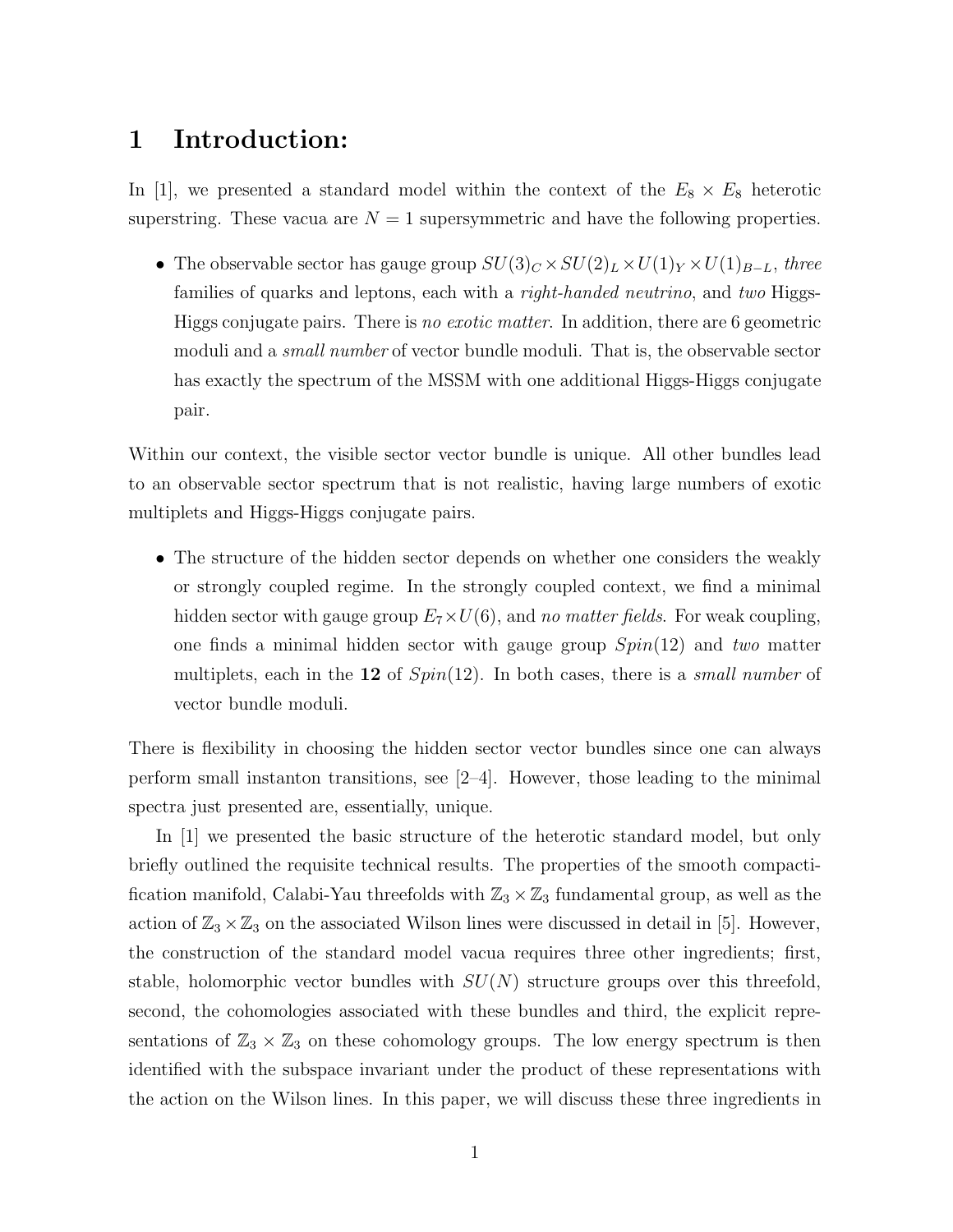more detail. This will establish the technical basis for our results in [1] and provide the context for assessing their uniqueness.

The standard model vector bundles are *not* constructed from spectral covers [6–14]. Rather, they are produced using a generalization of the method of "bundle extensions" introduced in [15–21]. The techniques for explicitly computing bundle cohomologies, and for finding the representations of a finite group on the cohomology groups, were presented [22,23]. Standard model vacua require a significant extension of the methods discussed in [24, 25]. Finally, we emphasize that our computation of the spectrum as the invariant subspace under the action of  $\mathbb{Z}_3 \times \mathbb{Z}_3$  on the cohomology groups and Wilson lines represents an explicit method of "doublet-triplet splitting" [26, 27]. It is this technique which allows us to project out all exotic matter and to arrive at the minimal MSSM spectrum with one additional pair of Higgs-Higgs conjugate fields.

In this paper, we present our computations and discuss the extensive search that led to the heterotic standard model. However, the full technical details will be left to future publications [28, 29]. For example, the computation of vector bundle moduli is more involved than for other fields and will be presented elsewhere. In this paper, we simply point out that the  $\mathbb{Z}_3 \times \mathbb{Z}_3$  projection greatly reduces the number of such moduli.

## 2 Requisite Data:

We begin with the  $E_8 \times E_8$  heterotic string compactified on a smooth Calabi-Yau threefold X. This manifold admits stable, holomorphic vector bundles  $V$  in the observable  $E_8$  sector and V' in the  $E'_8$  hidden sector.<sup>1</sup> It follows that the four-dimensional effective theory will exhibit  $N = 1$  supersymmetry.

#### 2.1 The Observable Sector Spectrum

Consider the minimal supersymmetric standard model, the MSSM. It is well-established that neutrinos have a non-vanishing mass [30]. Since the MSSM has no exotic multiplets,  $N = 1$  supersymmetry will suppress any purely left-handed Majorana neutrino mass to be too small by several orders of magnitude [31,32]. It follows that the MSSM must be extended by adding a right-handed neutrino to each family of quarks/leptons.

<sup>&</sup>lt;sup>1</sup>We will distinguish the  $E_8$  gauge group of the hidden sector by denoting it with a prime.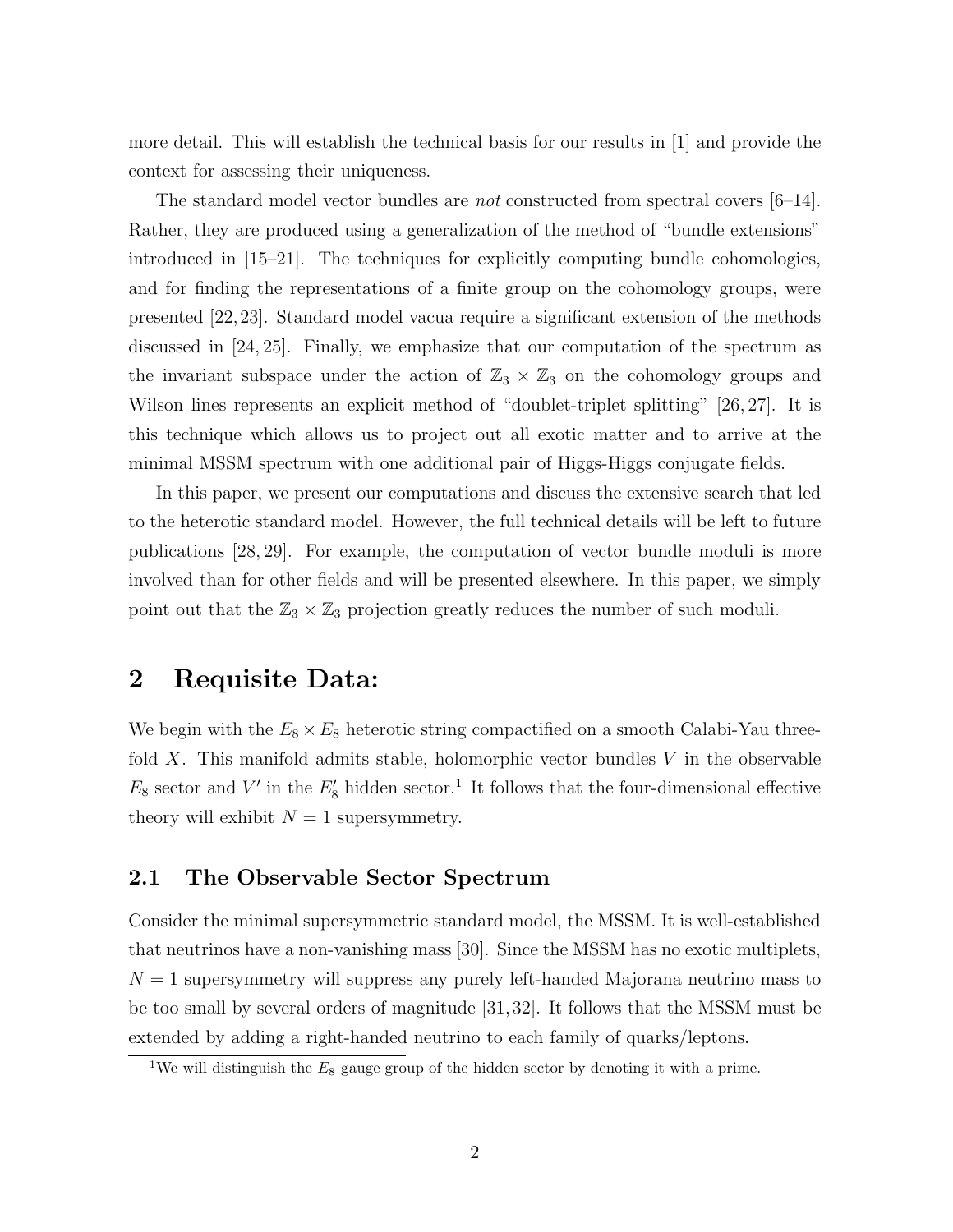We would like to find a vacuum of the  $E_8 \times E_8$  heterotic string whose observable sector is as close to this extended MSSM as possible. To do this, it is useful to recall that each generation of quarks/leptons with a right-handed neutrino fits exactly into the 16 spin representation of  $Spin(10)$ . It is compelling, therefore, to try to spontaneously break the  $E_8$  gauge group of the observable sector to  $Spin(10)$  as already suggested in [26]. This can be accomplished if we choose V to have structure group  $SU(4)$ . Then

$$
E_8 \longrightarrow Spin(10), \tag{1}
$$

as desired. With respect to the maximal subgroup  $SU(4) \times Spin(10)$ , the adjoint 248 of  $E_8$  decompose as

$$
248 \rightarrow (1,45) \oplus (15,1) \oplus (4,16) \oplus (\overline{4},\overline{16}) \oplus (6,10).
$$
 (2)

The  $(1, 45)$  contain the gauginos of  $Spin(10)$ , the  $(15, 1)$  correspond to vector bundle moduli and the remaining representations are the matter fields.

If  $X$  is not simply connected, one can introduce, additionally, a Wilson line  $W$  to further reduce the gauge group. It was shown in [5] that to break  $Spin(10)$  to a group containing the standard model gauge group  $SU(3)_C \times SU(2)_L \times U(1)_Y$ , the simplest possibility is to require that  $X$  have first fundamental group

$$
\pi_1(X) = \mathbb{Z}_3 \times \mathbb{Z}_3. \tag{3}
$$

Calabi-Yau threefolds with this property were explicitly constructed in [5]. On such manifolds, one can choose Wilson lines with the property that their holonomy group is  $hol(W) = \mathbb{Z}_3 \times \mathbb{Z}_3$ . It was shown in [5] that W will then spontaneously break

$$
Spin(10) \longrightarrow SU(3)_C \times SU(2)_L \times U(1)_Y \times U(1)_{B-L},\tag{4}
$$

where, in addition to the standard model gauge group, there is a gauged  $U(1)_{B-L}$ symmetry. With respect to this low energy gauge group, the  $Spin(10)$  matter fields decompose as

16 → (3, 2, 1, 1) ⊕ (3, 1, -4, -1) ⊕ (3, 1, 2, -1) ⊕ (1, 2, -3, -3) ⊕  
\n
$$
\oplus (1, 1, 6, 3) \oplus (1, 1, 0, 3),
$$
\n10 → (3, 1, -2, -2) ⊕ (3, 1, 2, 2) ⊕ (1, 2, 3, 0) ⊕ (1, 2, -3, 0)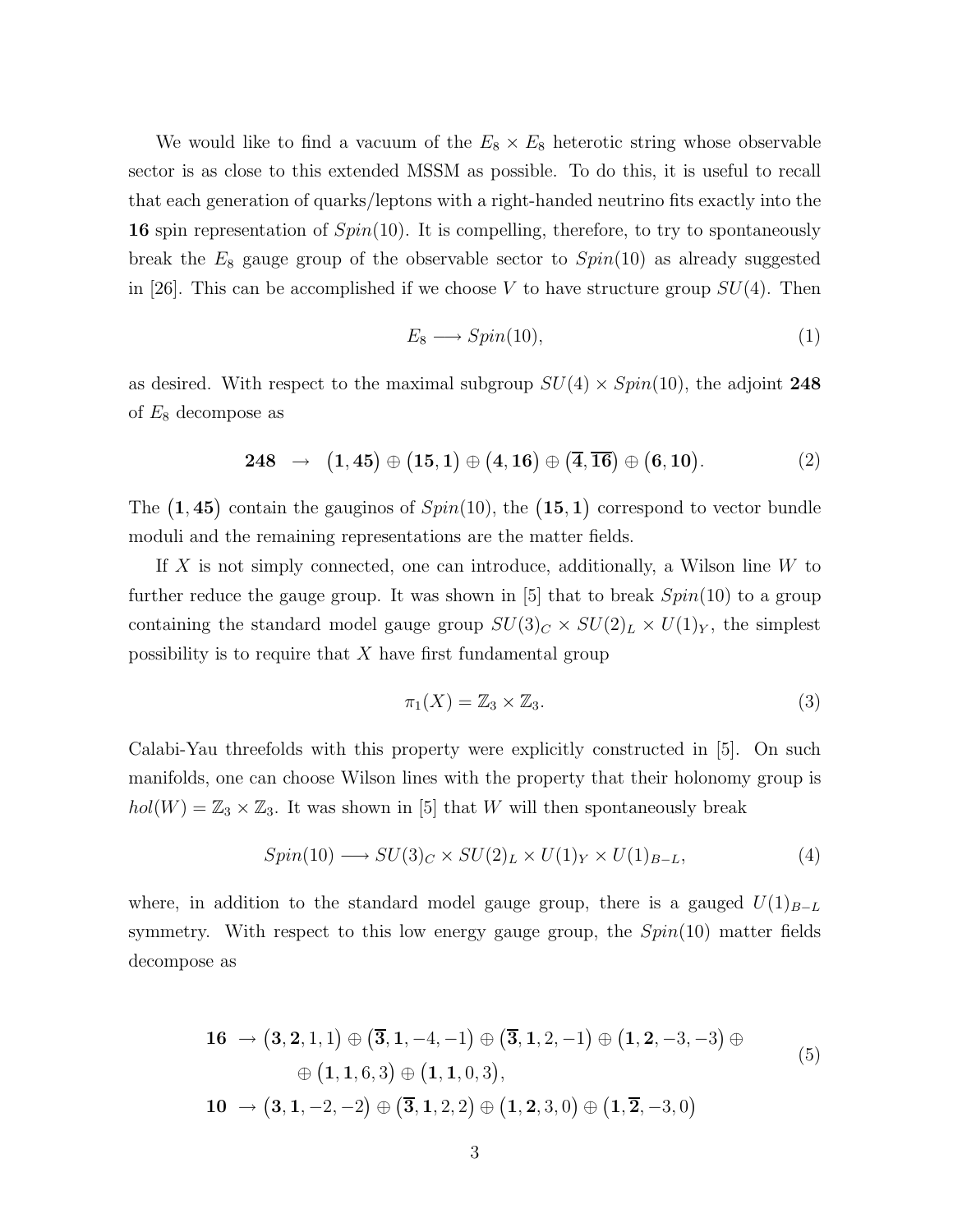where we have displayed the quantum numbers 3Y and  $3(B - L)$  for convenience. The 16 decomposition is obtained by conjugation. We see from eq. (5) that the standard model fermions, including a right-handed neutrino, arise from the decomposition of the 16, as expected. Similarly, Higgs doublets occur in the 10 of Spin(10).

Note, however, that there may be extra, exotic matter multiplets in the spectrum. These include all fields arising from the decomposition of a  $\overline{16}$ . Additionally, any of the color triplets in the decomposition of a 10 are unobserved. Therefore, if one is to be successful in finding a heterotic standard model, these exotic matter multiplets must be projected out.

#### 2.2 The Calabi-Yau Threefold X

The above discussion implies that one must construct Calabi-Yau threefolds X with fundamental group  $\mathbb{Z}_3 \times \mathbb{Z}_3$ . This was carried out in detail in [5]. Here, we simply outline those properties of the construction that are required for the analysis in this paper.

The requisite Calabi-Yau threefolds,  $X$ , are constructed as follows. We begin by considering a simply connected Calabi-Yau threefold,  $\widetilde{X}$ , which is an elliptic fibration over a rational elliptic surface,  $d\mathbb{P}_9$ . It was shown in [5] that there are special  $d\mathbb{P}_9$ surfaces which admit a  $\mathbb{Z}_3 \times \mathbb{Z}_3$  action. Furthermore, in a six-dimensional region of moduli space,  $\widetilde{X}$  admits an induced  $\mathbb{Z}_3 \times \mathbb{Z}_3$  group action which is fixed point free. The quotient  $X = \widetilde{X}/(\mathbb{Z}_3 \times \mathbb{Z}_3)$  is a smooth Calabi-Yau threefold that is torus-fibered over a singular  $d\mathbb{P}_9$  and has non-trivial fundamental group  $\mathbb{Z}_3 \times \mathbb{Z}_3$ , as desired.

Specifically,  $\widetilde{X}$  is a fiber product

$$
\widetilde{X} = B_1 \times_{\mathbb{P}^1} B_2 \tag{6}
$$

of two  $d\mathbb{P}_9$  special surfaces  $B_1$  and  $B_2$ . Thus,  $\widetilde{X}$  is elliptically fibered over both surfaces with the projections

$$
\pi_1: \widetilde{X} \to B_1, \quad \pi_2: \widetilde{X} \to B_2. \tag{7}
$$

The surfaces  $B_1$  and  $B_2$  are themselves elliptically fibered over  $\mathbb{P}^1$  with maps

$$
\beta_1: B_1 \to \mathbb{P}^1, \quad \beta_2: B_2 \to \mathbb{P}^1. \tag{8}
$$

The invariant homology ring of each special  $d\mathbb{P}_9$  surface is generated by two  $\mathbb{Z}_3 \times \mathbb{Z}_3$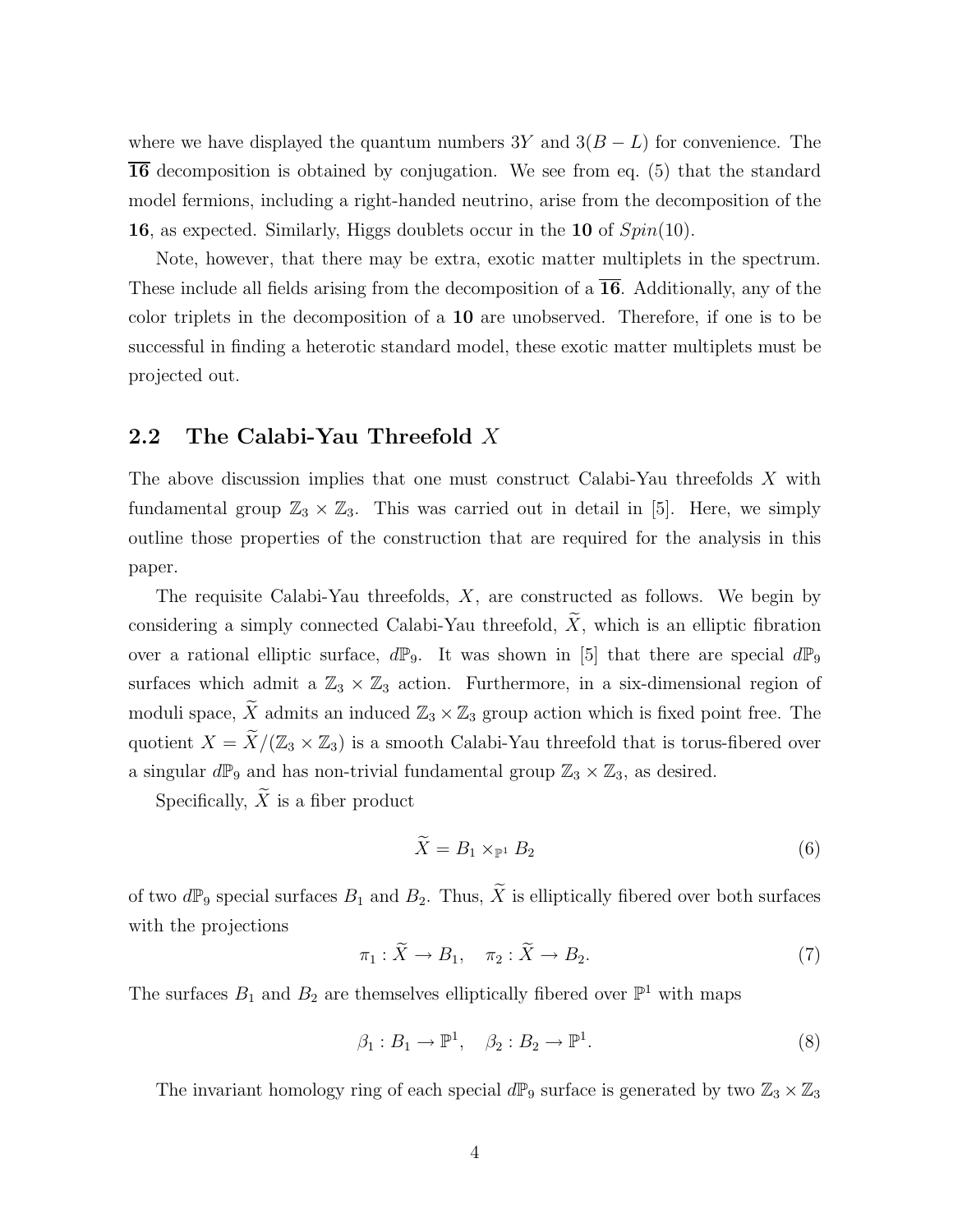invariant curve classes  $f$  and  $t$  with intersections

$$
f^2 = 0, \quad ft = 3t^2. \tag{9}
$$

Using projections (7), these can be lifted to divisor classes

$$
\tau_1 = \pi_1^{-1}(t_1), \quad \tau_2 = \pi_2^{-1}(t_2), \quad \phi = \pi_1^{-1}(f_1) = \pi_2^{-1}(f_2)
$$
 (10)

on  $\widetilde{X}$  satisfying the intersection relations

$$
\phi^2 = \tau_1^3 = \tau_2^3 = 0, \quad \phi \tau_1 = 3\tau_1^2, \quad \phi \tau_2 = 3\tau_2^2. \tag{11}
$$

These three classes generate the invariant homology ring of  $\widetilde{X}$ . For example,

$$
span_{\mathbb{C}}\{\phi,\tau_1,\tau_2\} = H_4(\widetilde{X},\mathbb{C})^{\mathbb{Z}_3\times\mathbb{Z}_3} \simeq H^{1,1}(X). \tag{12}
$$

It follows that  $h^{1,1}(X) = 3$ . Similarly, one can show that  $h^{1,2}(X) = 3$ . Hence, X has six geometric moduli; three Kahler moduli and three complex structure moduli. Finally, the Chern classes of  $\widetilde{X}$  can be shown to be

$$
c_1(T\widetilde{X}) = c_3(T\widetilde{X}) = 0, \quad c_2(T\widetilde{X}) = 12(\tau_1^2 + \tau_2^2). \tag{13}
$$

#### **2.3** The Holomorphic  $SU(4)$  Bundle V

Next, we produce the requisite observable sector bundles  $V$  on  $X$ . This is accomplished by constructing stable, holomorphic vector bundles  $\tilde{V}$  with structure group  $SU(4)$  over  $\widetilde{X}$  that are equivariant under the action of  $\mathbb{Z}_3 \times \mathbb{Z}_3$ . Then  $V = \widetilde{V}/(\mathbb{Z}_3 \times \mathbb{Z}_3)$ .

The vector bundles  $\tilde{V}$  are constructed using a generalization of the method of "bundle" extensions" introduced in [15–21]. Specifically,  $\widetilde{V}$  is the extension

$$
0 \longrightarrow V_1 \longrightarrow \widetilde{V} \longrightarrow V_2 \longrightarrow 0 \tag{14}
$$

of two rank two bundles  $V_1$  and  $V_2$  on  $\widetilde{X}$ . These bundles are of the form

$$
V_i = \mathcal{L}_i \otimes \pi_2^* W_i, \quad i = 1, 2 \tag{15}
$$

for some line bundles  $\mathcal{L}_i$  on  $\widetilde{X}$  and rank 2 bundles  $W_i$  on  $B_2$ . The rank two bundles  $W_i$ are themselves extensions

$$
0 \longrightarrow \mathcal{O}_{B_2}(a_i f_2) \longrightarrow W_i \longrightarrow \mathcal{O}_{B_2}(b_i f_2) \otimes I_{k_i} \longrightarrow 0,
$$
\n(16)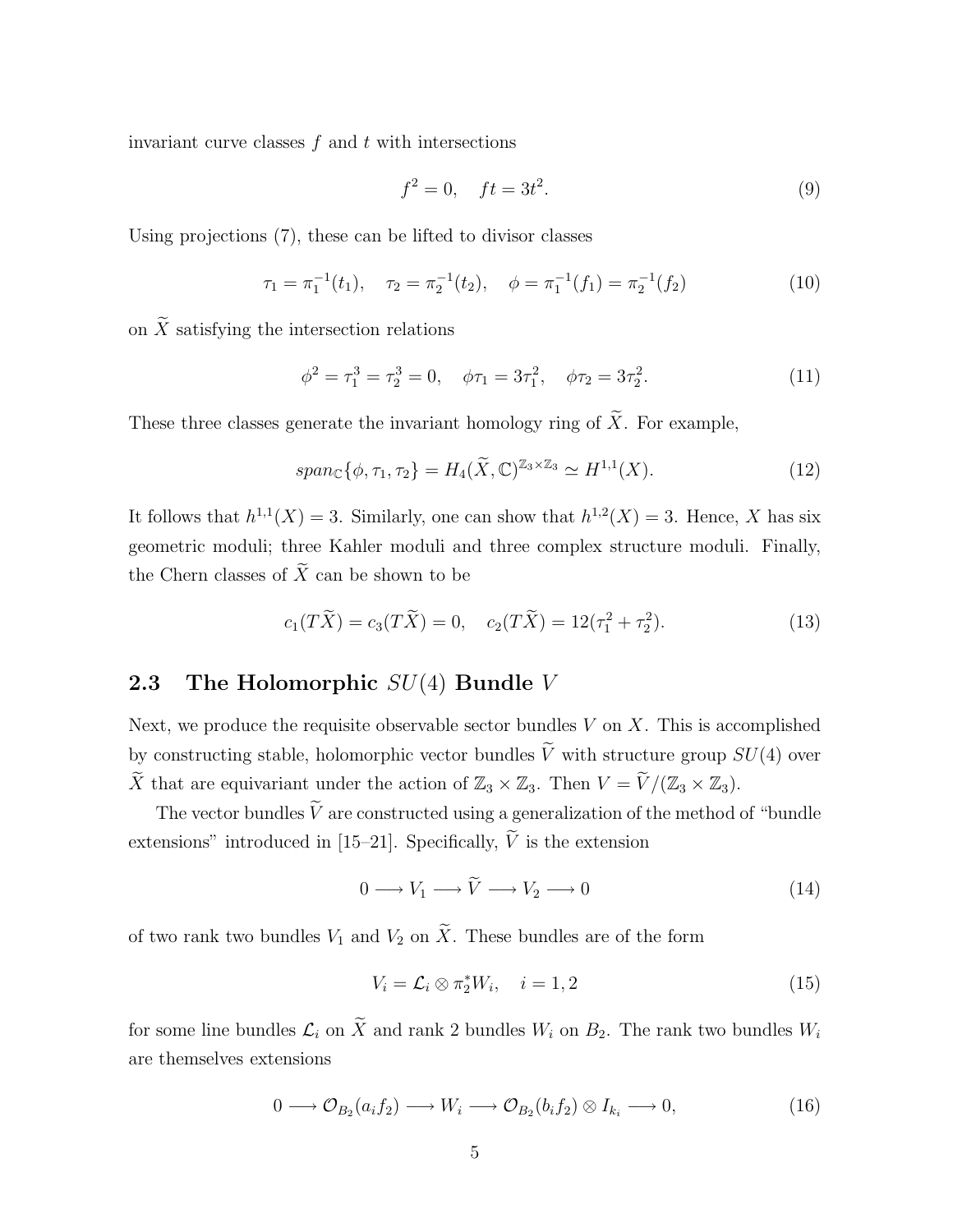where  $a_i, b_i$  are integers and  $I_{k_i}$  is the ideal sheaf of some  $k_i$ -tuple of points on  $B_2$ . That is,  $(16)$  gives us a prescription to build rank two bundles on  $B_2$ ,  $(15)$  to produce two rank two bundles on  $\widetilde{X}$  and, finally, we use (14) to construct  $\widetilde{V}$ .

One must specify not only the bundles  $\tilde{V}$ , but their transformations under  $\mathbb{Z}_3 \times \mathbb{Z}_3$ as well. To do this, first notice that for the  $\mathbb{Z}_3 \times \mathbb{Z}_3$  action on the space of extensions to be well-defined, the line bundles  $\mathcal{O}_{B_2}(a_i f_2)$ ,  $\mathcal{O}_{B_2}(b_i f_2)$  and  $\mathcal{L}_i$  must be equivariant under the finite group action. In this case, the space of extensions will carry a representation of  $\mathbb{Z}_3 \times \mathbb{Z}_3$ . An equivariant rank four vector bundle will be any  $\widetilde{V}$  that does not transform under this action. A  $\tilde{V}$  with this property will inherit an explicit equivariant structure from the action of  $\mathbb{Z}_3 \times \mathbb{Z}_3$  on its constituent line bundles. Having found such a  $\widetilde{V}$ , one can construct  $V = \widetilde{V}/(\mathbb{Z}_3 \times \mathbb{Z}_3)$  on X, as required.

To proceed, therefore, one must consider the action of  $\mathbb{Z}_3 \times \mathbb{Z}_3$  on line bundles and show how to construct line bundles that are equivariant. Two natural one-dimensional representations of  $\mathbb{Z}_3 \times \mathbb{Z}_3$  are defined by

$$
\chi_1(g_1) = \omega, \quad \chi_1(g_2) = 1; \qquad \chi_2(g_1) = 1, \quad \chi_2(g_2) = \omega,
$$
\n(17)

where  $g_{1,2}$  are the generators of the two  $\mathbb{Z}_3$  factors,  $\chi_{1,2}$  are two group characters of  $\mathbb{Z}_3 \times \mathbb{Z}_3$  and  $\omega = e^{\frac{2\pi i}{3}}$  is a third root of unity. All other one-dimensional representations are products of (17) and, in any case, do not appear in our construction. Note that none of these representations is faithful.

Let us consider an explicit example of a  $\mathbb{Z}_3 \times \mathbb{Z}_3$  action on a line bundle. Recall that  $\mathcal{O}_{\tilde{X}} \simeq \tilde{X} \times \mathbb{C} \ni (p, v)$  is the trivial line bundle on  $\tilde{X}$ . The simplest action of a group element  $g \in \mathbb{Z}_3 \times \mathbb{Z}_3$  on  $\mathcal{O}_{\tilde{X}}$  is by translation of p to  $g(p)$ , with no action on v. However, for any representation  $\chi$  we can define a twisted action on  $\mathcal{O}_{\tilde{X}}$  by

$$
(p, v) \mapsto (g(p), \chi(g)v). \tag{18}
$$

In this paper, we denote  $\mathcal{O}_{\tilde{X}}$  carrying this twisted action by  $\chi \mathcal{O}_{\tilde{X}}$ . It is straightforward to show that  $\chi \mathcal{O}_{\tilde{X}}$  is equivariant under  $\mathbb{Z}_3 \times \mathbb{Z}_3$ , as desired. We may similarly define line bundles  $\chi \mathcal{L}$  on  $\widetilde{X}$ ,  $\chi \mathcal{O}_{B_i}(nf)$  on  $B_i$  and  $\chi \mathcal{O}_{\mathbb{P}^1}(n)$  on  $\mathbb{P}^1$ .

Finally, having constructed equivariant holomorphic bundles  $\widetilde{V}$  with structure group  $SU(4)$  over  $\widetilde{X}$ , one must ensure that they are stable. For an arbitrary holomorphic vector bundle  $\mathcal F$ , a complete proof of stability is extremely complicated. However, one can show that a bundle  $\mathcal F$  with vanishing first Chern class is stable only if

$$
H^{0}(\widetilde{X}, \mathcal{F}) = H^{0}(\widetilde{X}, \mathcal{F}^{*}) = 0, \quad H^{0}(\widetilde{X}, \mathcal{F} \otimes \mathcal{F}^{*}) = 1.
$$
 (19)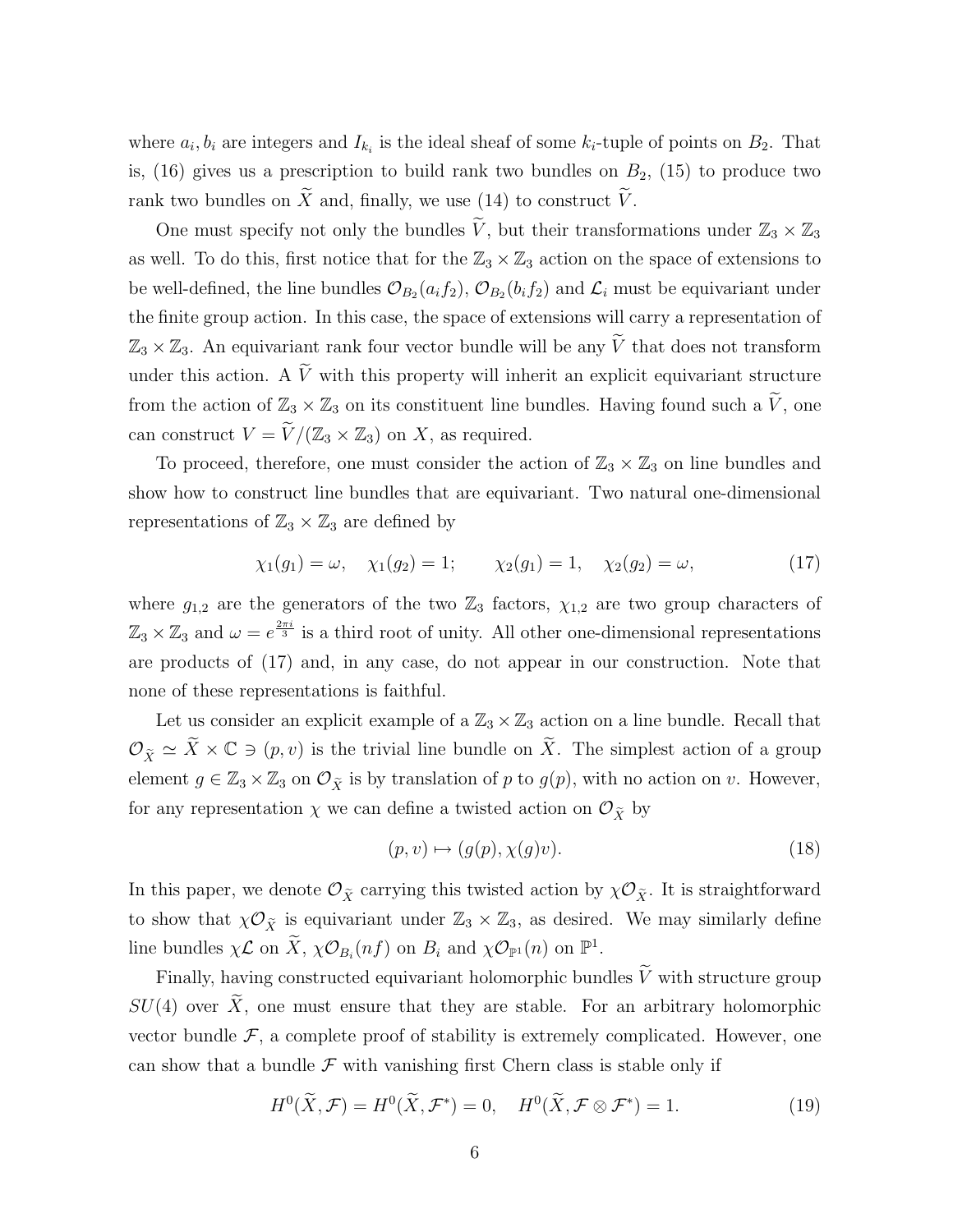We will use these criteria as highly non-trivial checks on the stability of  $\widetilde{V}$ , as well as on the hidden sector bundle  $\tilde{V}'$ .

#### 2.4 Computing the Particle Spectrum

A method for computing the low-energy particle spectrum after compactification on X with a holomorphic vector bundle V and possible Wilson line W was presented in [22,23,33–39] and will be used in this paper. The spectrum is identified with the zero modes of the Dirac operator on X "twisted" by the bundle  $V \oplus W$ . The zero modes are the invariant elements of certain bundle cohomology groups. In this method, one does not actually make use of  $X$  and  $V$ , all computations being performed on the covering space  $\widetilde{X}$  with bundle  $\widetilde{V}$ .

To be specific, let us consider the observable sector discussed above. In this case,  $\widetilde{V}$  has structure group  $SU(4)$  which breaks  $E_8$  to  $Spin(10)$ . Furthermore,  $\widetilde{X}$  admits a free  $\mathbb{Z}_3 \times \mathbb{Z}_3$  action and  $\tilde{V}$  is equivariant under this action. Let R be a representation of  $Spin(10)$  and denote the associated  $\tilde{V}$  bundle by  $U_R(\tilde{V})$ . One first constructs  $H^1(\tilde{X}, U_R(\tilde{V}))$  for all non-trivial bundles  $U_R(\tilde{V})$ . When  $U_R(\tilde{V})$  is trivial, one considers  $H^0(X, \mathcal{O}_{\tilde{X}})$  which is always one-dimensional and carries the trivial representation of  $\mathbb{Z}_3 \times \mathbb{Z}_3$ . The next step is to find the representation of  $\mathbb{Z}_3 \times \mathbb{Z}_3$  on  $H^1(\widetilde{X}, U_R(\widetilde{V}))$ . Choosing  $\tilde{V}$  to be equivariant guarantees that these actions exit. Finally, tensor each such representation with the action of the Wilson line on  $R$ . The zero mode spectrum is then the invariant subspace under this joint group action. In summary, the particle spectrum is

$$
\ker(\mathcal{D}_{\tilde{V}}) = \left(H^{0}(\tilde{X}, \mathcal{O}_{\tilde{X}}) \otimes \mathbf{45}\right)^{\mathbb{Z}_{3} \times \mathbb{Z}_{3}} \oplus \left(H^{1}(\tilde{X}, \text{ad}(\tilde{V})) \otimes \mathbf{1}\right)^{\mathbb{Z}_{3} \times \mathbb{Z}_{3}} \oplus \newline\n\oplus \left(H^{1}(\tilde{X}, \tilde{V}) \otimes \mathbf{16}\right)^{\mathbb{Z}_{3} \times \mathbb{Z}_{3}} \oplus \left(H^{1}(\tilde{X}, \tilde{V}^{*}) \otimes \mathbf{\overline{16}}\right)^{\mathbb{Z}_{3} \times \mathbb{Z}_{3}} \oplus \left(H^{1}(\tilde{X}, \wedge^{2} \tilde{V}) \otimes \mathbf{10}\right)^{\mathbb{Z}_{3} \times \mathbb{Z}_{3}},
$$
\n(20)

where the superscript indicates the  $\mathbb{Z}_3 \times \mathbb{Z}_3$  invariant subspace.

Although we have illustrated our method for the observable sector, it is completely general, applying to the hidden sector as well. It follows that the computation of cohomology groups, and the  $\mathbb{Z}_3 \times \mathbb{Z}_3$  action on these groups, is a major ingredient of our construction.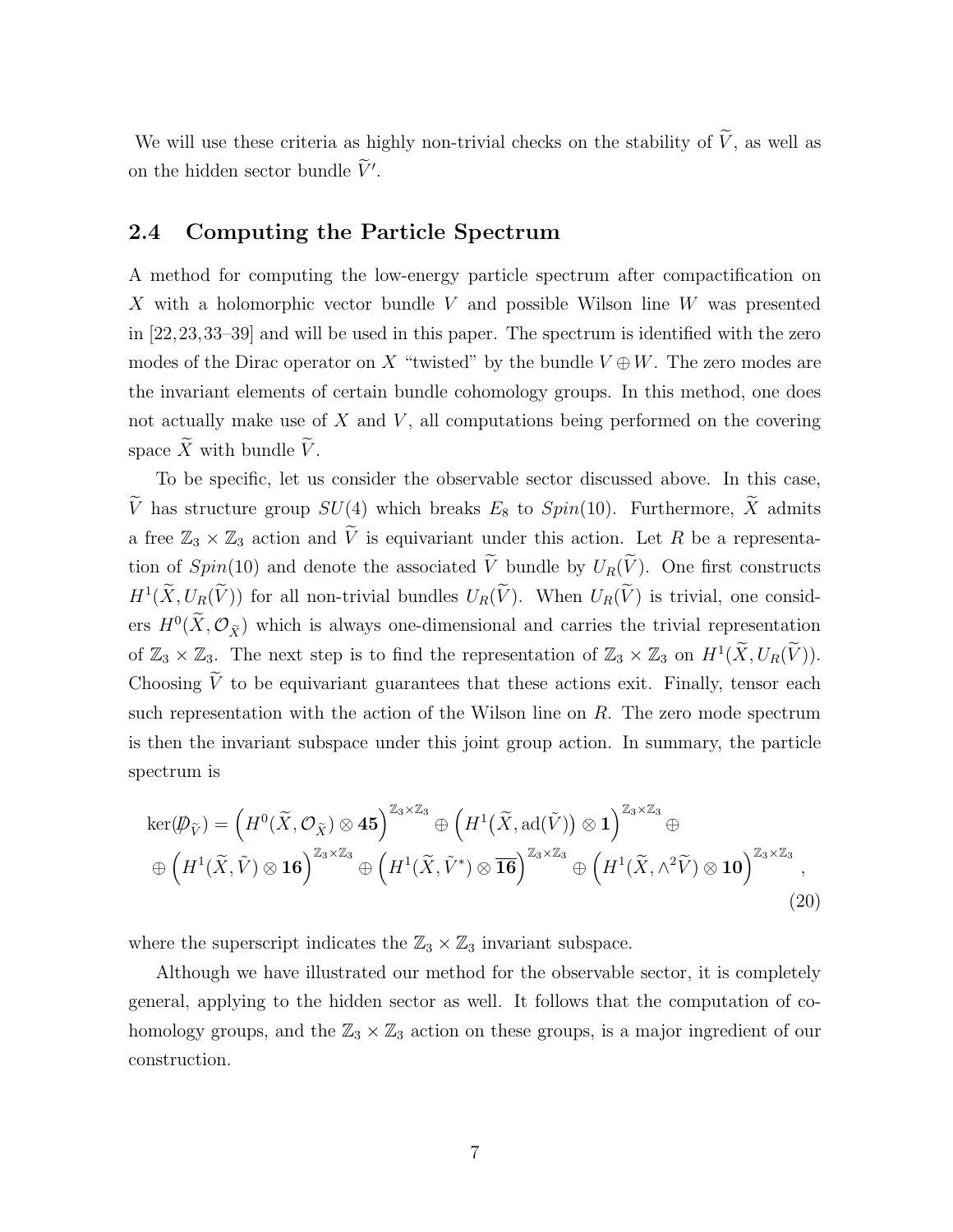#### 2.5 Physical Constraints

Obtaining realistic particle physics in the observable sector requires the the following additional constraints on  $\tilde{V}$ .

1. Three Generations: To ensure that there are three generations of quarks and leptons in the low-energy spectrum, one must require that

$$
h^{1}(X, V) - h^{1}(X, V^{*}) = 3.
$$
\n(21)

Using Serre duality, and assuming  $\tilde{V}$  satisfies eq. (19), the Atiyah-Singer index theorem implies

$$
-h^{1}(X, V) + h^{1}(X, V^{*}) = \int_{X} \text{ch}(V)\text{td}(TX) = \frac{1}{2} \int_{X} c_{3}(V) = -3.
$$
 (22)

Therefore, one must demand  $c_3(V) = -6$  or, equivalently, that

$$
c_3(\widetilde{V}) = -6 \times |\mathbb{Z}_3 \times \mathbb{Z}_3| = -54. \tag{23}
$$

2. No Exotic Matter in the Observable Sector: The previous constraint ensures that there are precisely three chiral generations descending from the 16 representations. However, there remains, in general, a large number of additional low energy multiplets which descend from vector-like  $\overline{16}$  - 16 pairs. These "exotic multiplets" are unobserved. Therefore, we place a very strong restriction on  $\widetilde{V}$  and demand that there be no exotic multiplets in its low-energy spectrum. Referring to (20), we see that the simplest way to ensure this is to require

$$
h^1(\widetilde{X}, \widetilde{V}^*) = 0. \tag{24}
$$

To our knowledge, this has never been accomplished in any other phenomenological string vacua. These typically have exotic multiplets in vector-like pairs which, it is hoped, acquire heavy masses. In our work, we constrain our spectrum to be as close to the MSSM as possible.

3. Small Number of Higgs Doublets: The number of 10 zero modes is given by  $h^1(\tilde{X}, \wedge^2 V)$ . Since the Higgs fields arise from the decomposition of the 10, we must not set the associated cohomology to zero. Rather, we restrict  $\widetilde{V}$  so that

$$
h^1(\widetilde{X}, \wedge^2 \widetilde{V}) \quad \text{is minimal}, \tag{25}
$$

but non-vanishing.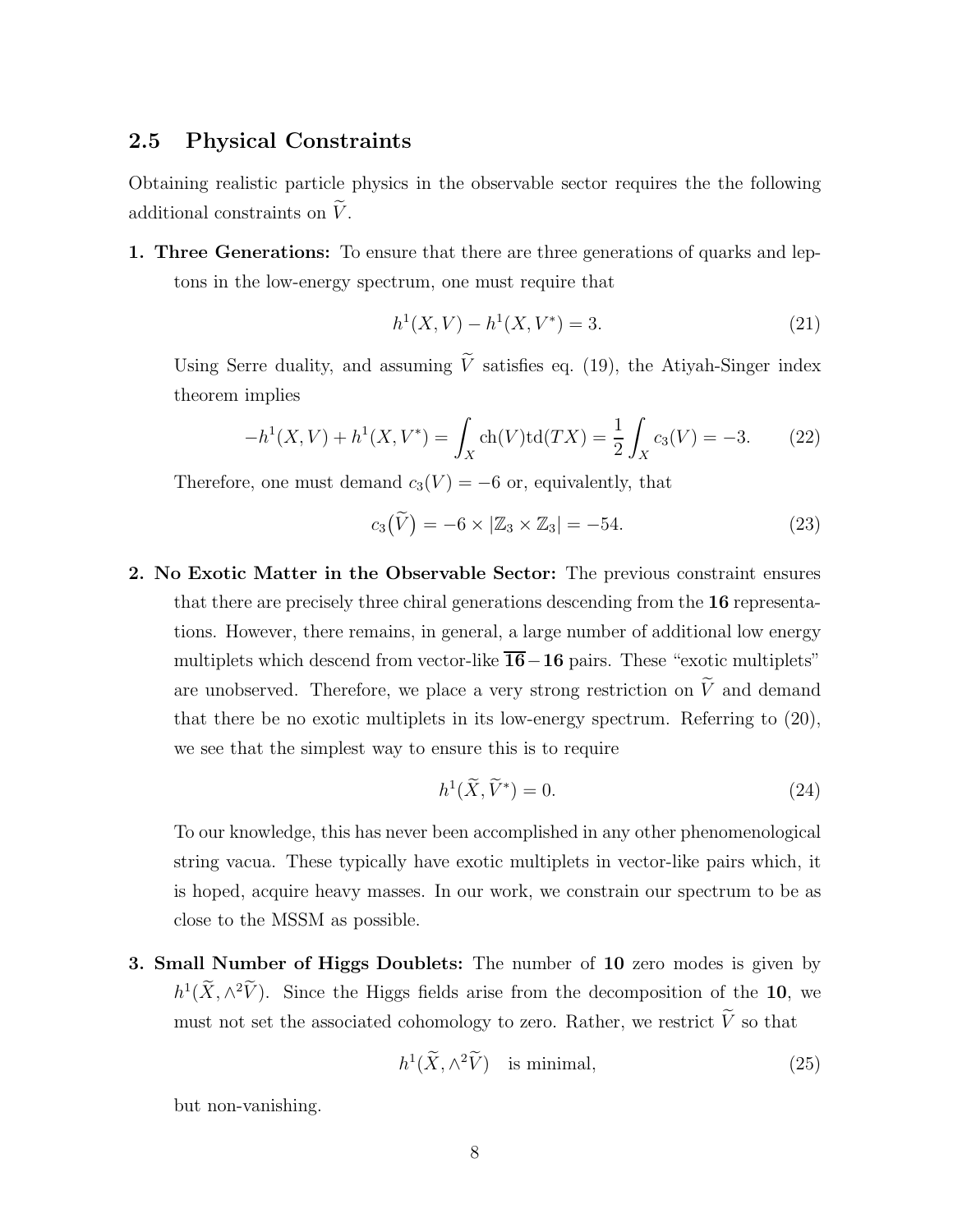4. Doublet-Triplet Splitting: Inspecting (5), we see that the decomposition of the 10 representation contains, in addition to Higgs fields, unwanted "exotic" color triplet multiplets. We require, therefore, that  $(H^1(\tilde{X}, \wedge^2 \tilde{V}) \otimes 10)^{\mathbb{Z}_3 \times \mathbb{Z}_3}$  contain only the Higgs-doublets  $(1, 2, 3, 0) \oplus (1, 2, -3, 0)$ , thus projecting out the color triplets at low energy. This provides a natural solution to the doublet-triplet splitting problem. Note that this mechanism is not confined to doublets/triplets. It applies to the components of any multiplet, greatly reducing the spectrum after taking the  $\mathbb{Z}_3 \times \mathbb{Z}_3$  quotient.

The vector bundle  $\tilde{V}'$  of the hidden sector must also obey the following constraint.

5. Anomaly Cancellation: For the theory to be consistent, one must require the cancellation of all anomalies. Through the Green-Schwarz mechanism, this requirement relates the observable and hidden sector bundles, imposing the constraint on the second Chern classes that

$$
[\mathcal{W}_5] = c_2(\tilde{T}\tilde{X}) - c_2(\tilde{V}) - c_2(\tilde{V}')
$$
\n(26)

be an effective class. In the strongly coupled heterotic string,  $[\mathcal{W}_5]$  is the class of the holomorphic curve around which a bulk space five-brane is wrapped. In the weakly coupled case,  $[\mathcal{W}_5]$  must vanish. In either case,  $c_2(T\widetilde{X})$  and  $c_2(\widetilde{V})$  are fixed by previous considerations. Therefore, (26) becomes a constraint on the second Chern class of  $\widetilde{V}'$ .

## 3 The Solution:

In this section, explicit bundles  $\tilde{V}$  and  $\tilde{V}'$  satisfying the requisite data outlined above are constructed. We begin by considering the observable sector bundle.

## 3.1 The Observable Sector Bundle  $\widetilde{V}$

After an extensive search, we found a unique solution for  $\widetilde{V}$  that is compatible with all of our constraints. It is constructed as follows. First consider the rank two bundles  $W_i$ for  $i = 1, 2$  on  $B_2$ . Take  $W_1$  to be

$$
W_1 = \mathcal{O}_{B_2} \oplus \mathcal{O}_{B_2}.\tag{27}
$$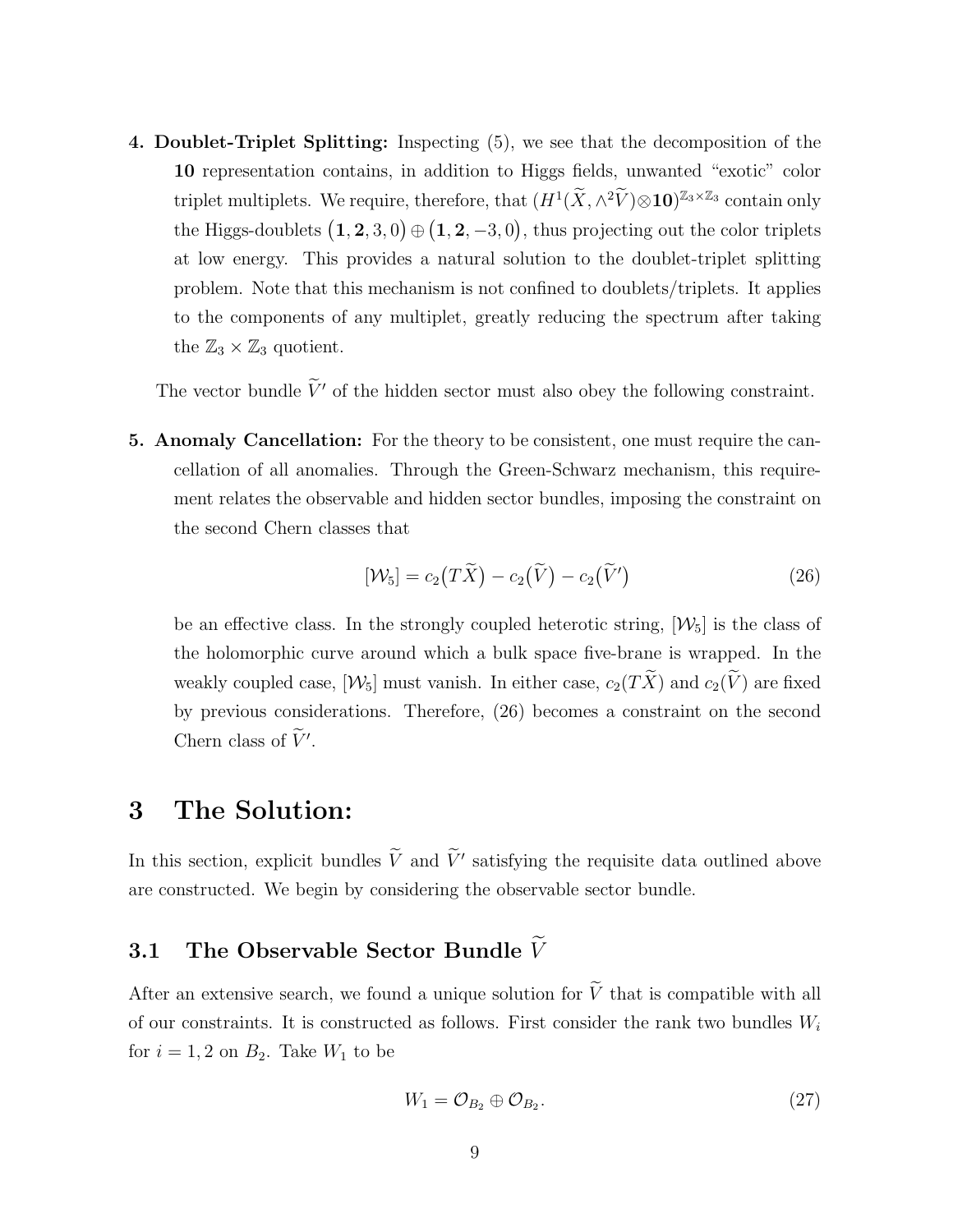Note that this is the trivial extension of (16) with  $a_1 = b_1 = k_1 = 0$ . Now let  $W_2$  be an equivariant bundle in the extension space of

$$
0 \longrightarrow \mathcal{O}_{B_2}(-2f_2) \longrightarrow W_2 \longrightarrow \chi_2 \mathcal{O}_{B_2}(2f_2) \otimes I_9 \longrightarrow 0, \tag{28}
$$

where for the ideal sheaf  $I_9$  of 9 points we take a generic  $\mathbb{Z}_3 \times \mathbb{Z}_3$  orbit. Second, choose the two line bundles  $\mathcal{L}_i$  for  $i = 1, 2$  on X to be

$$
\mathcal{L}_1 = \chi_2 \mathcal{O}_{\widetilde{X}}(-\tau_1 + \tau_2) \tag{29}
$$

and

$$
\mathcal{L}_2 = \mathcal{O}_{\widetilde{X}}(\tau_1 - \tau_2) \tag{30}
$$

respectively. Then, the two rank 2 bundles  $V_{1,2}$  defined in eq. (15) are given by

$$
V_1 = \chi_2 \mathcal{O}_{\tilde{X}}(-\tau_1 + \tau_2) \oplus \chi_2 \mathcal{O}_{\tilde{X}}(-\tau_1 + \tau_2)
$$
  
\n
$$
V_2 = \mathcal{O}_{\tilde{X}}(\tau_1 - \tau_2) \otimes \pi_2^* W_2.
$$
\n(31)

Note that  $V_1$  is of a special form, having no ideal sheaves and being itself the trivial extension, namely, a direct sum of two line bundles. The observable sector bundle  $\widetilde{V}$  is then defined as an equivariant element of the space of extensions (14). We now show that  $\tilde{V}$ , so-defined, satisfies all of the requisite constraints.

Let us begin with the three generation condition. Computing the Chern classes of  $\widetilde{V}$ , we find that

$$
c_1(\widetilde{V}) = 0, \quad c_2(\widetilde{V}) = -2\tau_1^2 + 7\tau_2^2 + 4\tau_1\tau_2, \quad c_3(\widetilde{V}) = -54. \tag{32}
$$

Note that  $c_3(\tilde{V}) = -54$ , as required by the three generation condition (23).

To count the number of exotic multiplets in the observable sector, it follows from (20) that one must compute  $h^1(\tilde{X}, \tilde{V}^*)$ . We find it more convenient to calculate  $h^2(\tilde{X}, \tilde{V})$ and then use Serre duality to find  $h^1(\tilde{X}, \tilde{V}^*)$ . Furthermore, to discuss the stability of  $\tilde{V}$  as well as the number of 16 representations, we see from (19) and (20) that we need to know  $h^{i}(\tilde{X}, \tilde{V})$  for  $i = 0, 1, 3$  as well. To do this, recall that  $\tilde{V}$  is in the short exact bundle sequence (14). This induces a long exact sequence involving the desired cohomology groups  $H^i(X, V)$  for  $i = 0, 1, 2, 3$ . These groups can be calculated if we can compute the adjacent terms in the long exact sequence, namely  $H^i(\tilde{X}, \mathcal{F})$  where  $\mathcal{F} = V_1$ and  $V_2$ . This can indeed be accomplished using Leray spectral sequences. Exploiting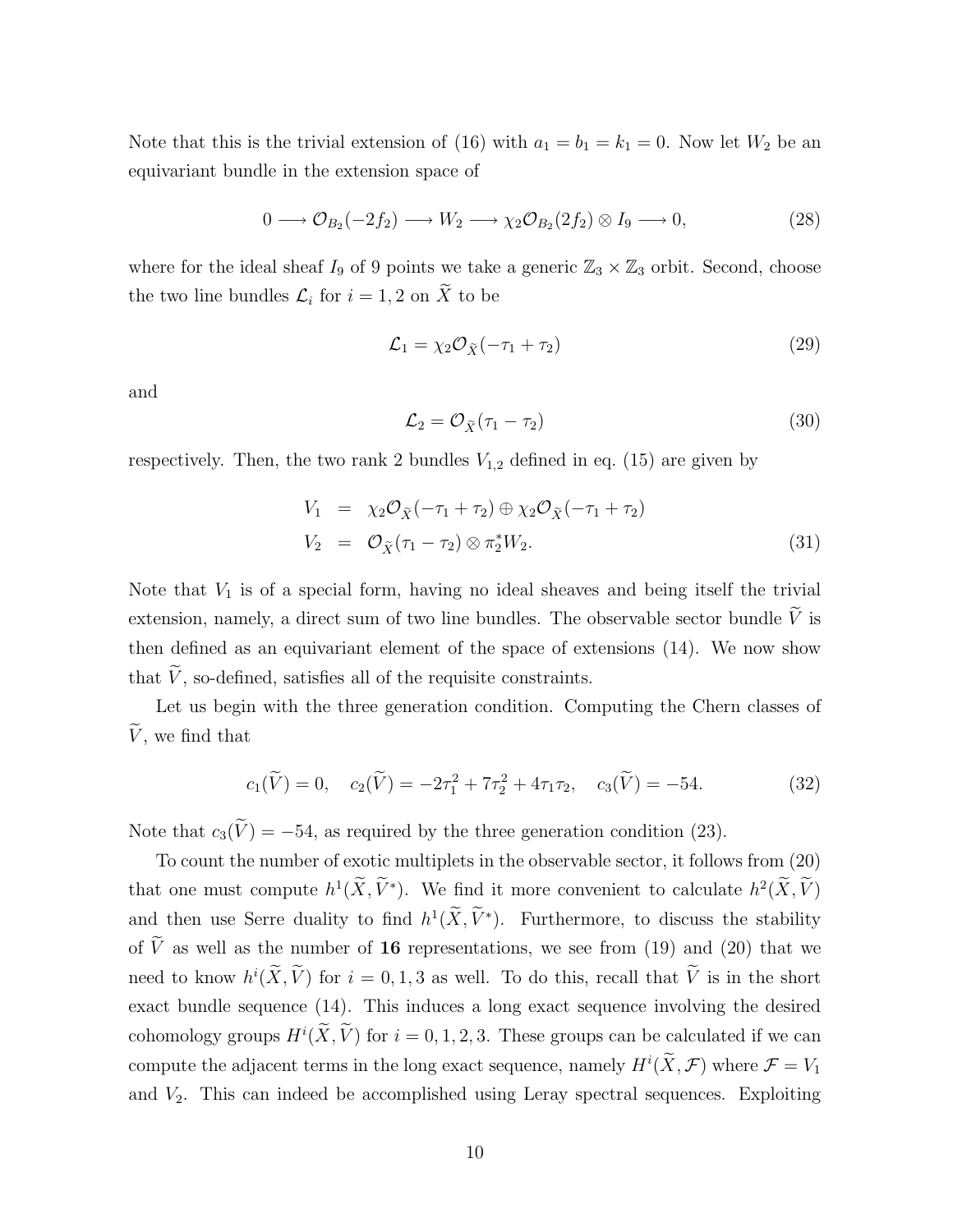the fact that X is "doubly" elliptic, with  $\pi_i$  in (7) projecting X to  $B_i$  and  $\beta_i$  in (8) mapping  $B_i$  to  $\mathbb{P}^1$ , the spectral sequence for any sheaf  $\mathcal F$  simplifies to

$$
H^{0}(\widetilde{X}, \mathcal{F}) = H^{0}(\mathbb{P}^{1}, \beta_{i*} \pi_{i*} \mathcal{F})
$$
\n(33)

and

$$
H^{0}(\mathbb{P}^{1}, R^{1}\beta_{i*}\pi_{i*}\mathcal{F})
$$
\n
$$
0 \longrightarrow H^{1}(B_{i}, \pi_{i*}\mathcal{F}) \longrightarrow H^{1}(\widetilde{X}, \mathcal{F})
$$
\n
$$
\downarrow \qquad \qquad \downarrow
$$
\n
$$
H^{0}(\mathbb{P}^{1}, \beta_{i*}R^{1}\pi_{i*}\mathcal{F})
$$
\n
$$
\downarrow \qquad \qquad \downarrow
$$
\n
$$
H^{1}(\mathbb{P}^{1}, \beta_{i*}\pi_{i*}\mathcal{F})
$$
\n
$$
\downarrow
$$
\n
$$
H^{1}(\mathbb{P}^{1}, \beta_{i*}\pi_{i*}\mathcal{F})
$$
\n
$$
\downarrow
$$
\n
$$
0
$$
\n(34)

where we have boxed the term we wish to compute in (34). By  $R^1\pi_*$  and  $R^1\beta_*$  we mean the first higher images of the push-down maps  $\pi_*$  and  $\beta_*$  respectively. To calculate the cohomology spaces  $H^i$  for  $i = 2, 3$  one can simply use Serre duality which, on a Calabi-Yau threefold,  $\widetilde{X}$  states that

$$
H^{i}(\widetilde{X}, \mathcal{F}) \simeq H^{3-i}(\widetilde{X}, \mathcal{F}^{*})^{*}, \quad i = 0, 1, 2, 3.
$$
 (35)

Equations (33) and (34) reduce the computation of  $H^i(X, \mathcal{F})$  for  $i = 0, 1, 2, 3$  to the evaluation of certain cohomology spaces on  $\mathbb{P}^1$ . In the present case,  $\mathcal{F} = V_1, V_2$ . Using (31) and the expressions for the push-downs given by

$$
\mathcal{O}_{B_i}(nf) = \beta_i^* \mathcal{O}_{\mathbb{P}^1}(n), \ n \in \mathbb{Z}
$$

$$
\beta_{i*} \mathcal{O}_{B_i}(2t) = 6 \mathcal{O}_{\mathbb{P}^1} \qquad \beta_{i*} \mathcal{O}_{B_i}(-2t) = 0 \qquad R^1 \beta_{i*} \mathcal{O}_{B_i}(2t) = 0
$$

$$
\beta_{i*} \mathcal{O}_{B_i}(t) = 3 \mathcal{O}_{\mathbb{P}^1} \qquad \beta_{i*} \mathcal{O}_{B_i}(-t) = 0 \qquad R^1 \beta_{i*} \mathcal{O}_{B_i}(t) = 0
$$

$$
\beta_1^1 \beta_{1*} \mathcal{O}_{B_1}(-t) = 3 \chi_1 \mathcal{O}_{\mathbb{P}^1}(-1) \qquad R^1 \beta_{1*} \mathcal{O}_{B_1}(-2t) = 6 \chi_1 \mathcal{O}_{\mathbb{P}^1}(-1)
$$

$$
\beta_1^1 \beta_{2*} \mathcal{O}_{B_2}(-t) = 3 \mathcal{O}_{\mathbb{P}^1}(-1) \qquad R^1 \beta_{2*} \mathcal{O}_{B_2}(-2t) = 6 \mathcal{O}_{\mathbb{P}^1}(-1),
$$

the cohomology spaces on  $\mathbb{P}^1$  can easily be computed.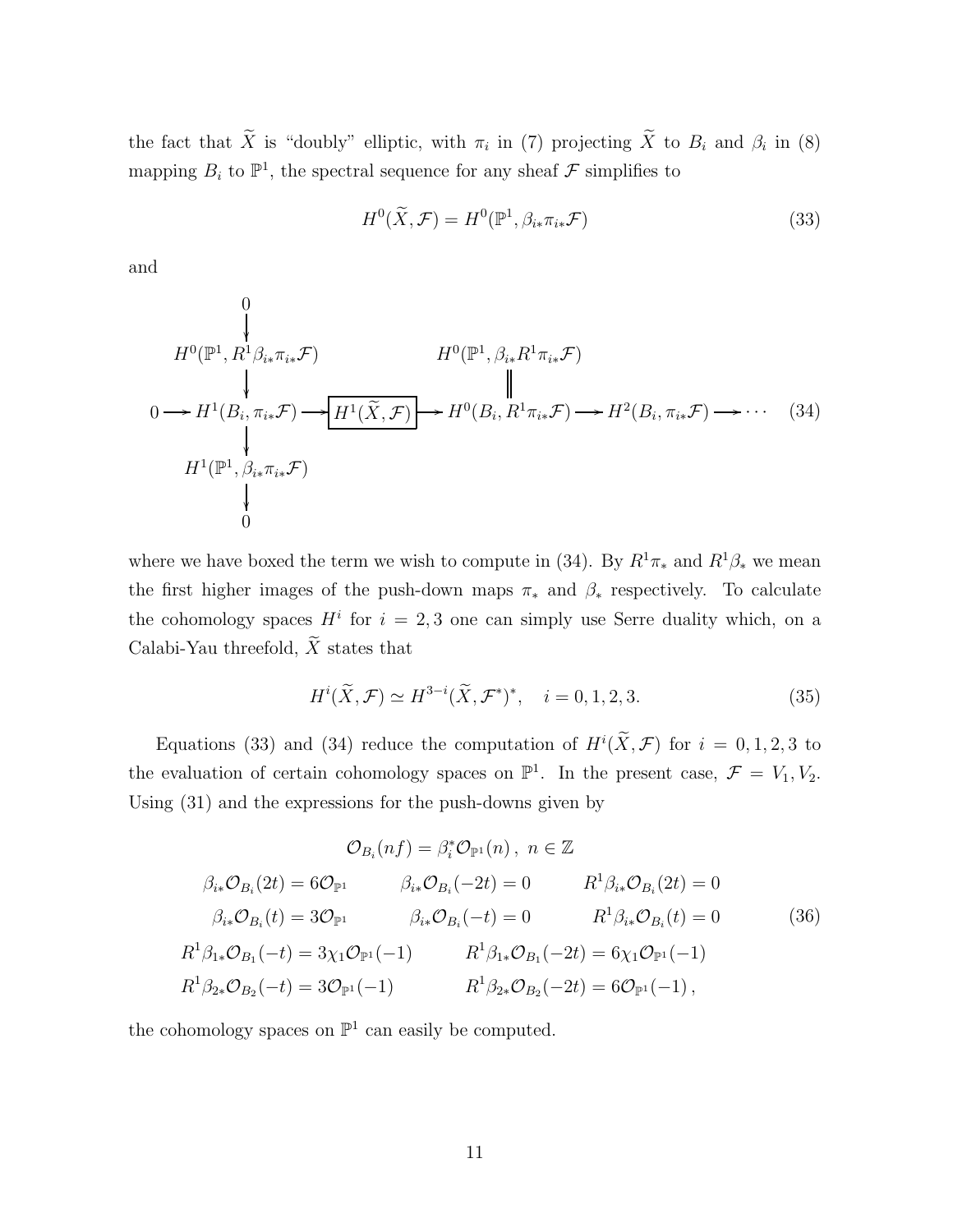Putting everything together, we find that

$$
h^{0}(\widetilde{X}, \widetilde{V}) = h^{3}(\widetilde{X}, \widetilde{V}^{*}) = 0
$$
  
\n
$$
h^{1}(\widetilde{X}, \widetilde{V}) = h^{2}(\widetilde{X}, \widetilde{V}^{*}) = 27
$$
  
\n
$$
h^{2}(\widetilde{X}, \widetilde{V}) = h^{1}(\widetilde{X}, \widetilde{V}^{*}) = 0
$$
  
\n
$$
h^{3}(\widetilde{X}, \widetilde{V}) = h^{0}(\widetilde{X}, \widetilde{V}^{*}) = 0.
$$
\n(37)

Note that these results are consistent with equation (24) for the absence of exotic multiplets arising from vector-like  $\overline{16} - 16$  pairs. They also satisfy the necessary conditions, given in (19), for  $\widetilde{V}$  to be a stable bundle. Finally, cohomology (37) is consistent with the Atiyah-Singer index theorem for  $\tilde{V}$  on  $\tilde{X}$  and the three generation condition (23).

Next, consider the 10 representations of  $Spin(10)$  which, from (5), give rise to Higgs doublets. It follows from (25) that one must compute  $h^1(\tilde{X}, \wedge^2 V)$  and show it to be minimal, but non-vanishing. To do this, note that  $\wedge^2 V$  lies in the intertwined sequences

$$
0 \longrightarrow \wedge^2 V_1 \longrightarrow \wedge^2 \widetilde{V} \longrightarrow \begin{array}{c} 0 \\ \downarrow \\ \wedge^2 V_2 \\ \downarrow \\ V_1 \otimes V_2 \\ 0 \end{array} \longrightarrow 0 , \qquad (38)
$$

where Q is the quotient of the map  $\wedge^2 V_2 \to \wedge^2 V$ . Since  $V_{1,2}$  are rank 2,  $\wedge^2 V_{1,2}$  are line bundles and, using (31), are given by

$$
\wedge^2 V_1 = \chi_2^2 \mathcal{O}_{\tilde{X}}(-2\tau_1 + 2\tau_2), \quad \wedge^2 V_2 = \mathcal{O}_{\tilde{X}}(2\tau_1 - 2\tau_2). \tag{39}
$$

The bundle sequences (38) give rise to two long exact cohomology sequences. To compute  $H^i(\tilde{X}, \wedge^2 \tilde{V})$  for  $i = 0, 1, 2, 3$ , one must compute the adjacent terms in these sequences, namely,  $H^i(X, \mathcal{F})$  for  $\mathcal{F} = \wedge^2 V_1$ ,  $\wedge^2 V_2$  and  $V_1 \otimes V_2$ . This can be accomplished using the Leray spectral sequences given in (33) and (34). We find, happily, that the entire cohomology of both  $\wedge^2 V_{1,2}$  vanish. It follows that

$$
H^{i}(\widetilde{X}, \wedge^{2} \widetilde{V}) \simeq H^{i}(\widetilde{X}, V_{1} \otimes V_{2}), \quad i = 0, 1, 2, 3. \tag{40}
$$

Finally, setting  $\mathcal{F} = V_1 \otimes V_2$  in (33) and (34), we find

$$
h^{0}(\widetilde{X}, \wedge^{2} \widetilde{V}) = h^{3}(\widetilde{X}, \wedge^{2} \widetilde{V}) = 0, \quad h^{1}(\widetilde{X}, \wedge^{2} \widetilde{V}) = h^{2}(\widetilde{X}, \wedge^{2} \widetilde{V}) = 14.
$$
 (41)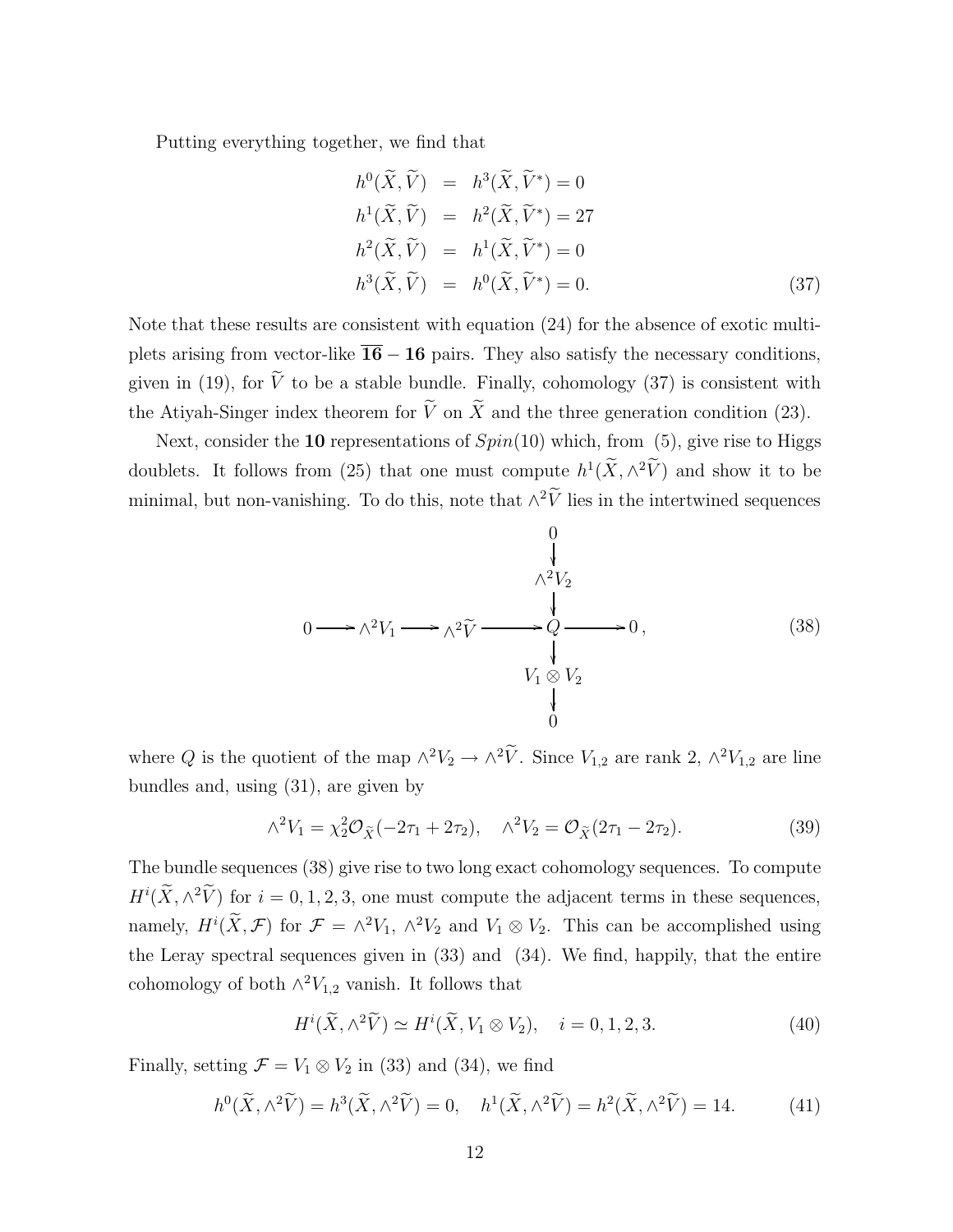Although not immediately apparent, an exhaustive search reveals that

$$
h^1(\widetilde{X}, \wedge^2 \widetilde{V}) = 14\tag{42}
$$

is the minimal number of 10 representations within our context.

As discussed previously, knowledge of the bundle cohomology groups corresponding to the 16 and 10 representations is not sufficient to determine the low energy spectrum. One must also evaluate the explicit action of  $\mathbb{Z}_3 \times \mathbb{Z}_3$  on these spaces. First consider the cohomology space  $H^1(X, V)$  associated with the **16** representation. In this case, one can determine the  $\mathbb{Z}_3 \times \mathbb{Z}_3$  action using a simple argument. Note from (37) that

$$
h^1(\tilde{X}, \tilde{V}) = 27. \tag{43}
$$

Furthermore, (37) specifies that  $h^1(\tilde{X}, \tilde{V}^*)$  vanishes and, hence,  $h^1(X, V^*) = 0$ . Then (22) becomes

$$
h^1(X, V) = 3.\t\t(44)
$$

Comparing (43) to (44), it follows that the invariant subspace of the  $\mathbb{Z}_3 \times \mathbb{Z}_3$  action on  $H^1(\tilde{X}, V)$  must be three-dimensional. That is,

$$
h^{1}(\widetilde{X},\widetilde{V})^{\mathbb{Z}_{3}\times\mathbb{Z}_{3}}=3.
$$
\n(45)

Now,  $\widetilde{V}$  is equivariant under the explicit action of  $\mathbb{Z}_3 \times \mathbb{Z}_3$  discussed earlier. However, as far as cohomology is concerned, one can consider nine equivariant actions specified by the characters  $\chi_1^p \chi_2^q$  for  $p, q = 0, 1, 2,$  on  $\hat{V}$ . Since the bundle is the same,  $H^1(\hat{X}, \hat{V})$ , (43) and (44) remain unchanged. However, the action of  $\mathbb{Z}_3 \times \mathbb{Z}_3$  on  $H^1(\widetilde{X}, \widetilde{V})$  will be altered for each choice of  $\chi_1^p \chi_2^q$ . Specifically, the original representation will be multiplied by the character. Since (43) and (44) remain unchanged, we conclude that

$$
h^1(\widetilde{X}, \chi_1^p \chi_2^q \widetilde{V})^{\mathbb{Z}_3 \times \mathbb{Z}_3} = 3
$$
\n(46)

for each choice of  $p, q = 0, 1, 2$ . The only way this can be true is if the original  $\mathbb{Z}_3 \times \mathbb{Z}_3$ action is

$$
H^{1}(\widetilde{X}, \widetilde{V}) = \text{Reg}(\mathbb{Z}_{3} \times \mathbb{Z}_{3})^{\oplus 3},\tag{47}
$$

where the regular representation of  $\mathbb{Z}_3 \times \mathbb{Z}_3$  is given by

$$
Reg(\mathbb{Z}_{3} \times \mathbb{Z}_{3}) = 1 \oplus \chi_{1} \oplus \chi_{2} \oplus {\chi_{1}}^{2} \oplus {\chi_{1}}\chi_{2} \oplus {\chi_{2}}^{2} \oplus {\chi_{1}}^{2}\chi_{2} \oplus {\chi_{1}}\chi_{2}^{2} \oplus {\chi_{1}}^{2}{\chi_{2}}^{2}.
$$
 (48)

Note that (48) contains all of the irreducible representations of  $\mathbb{Z}_3 \times \mathbb{Z}_3$ .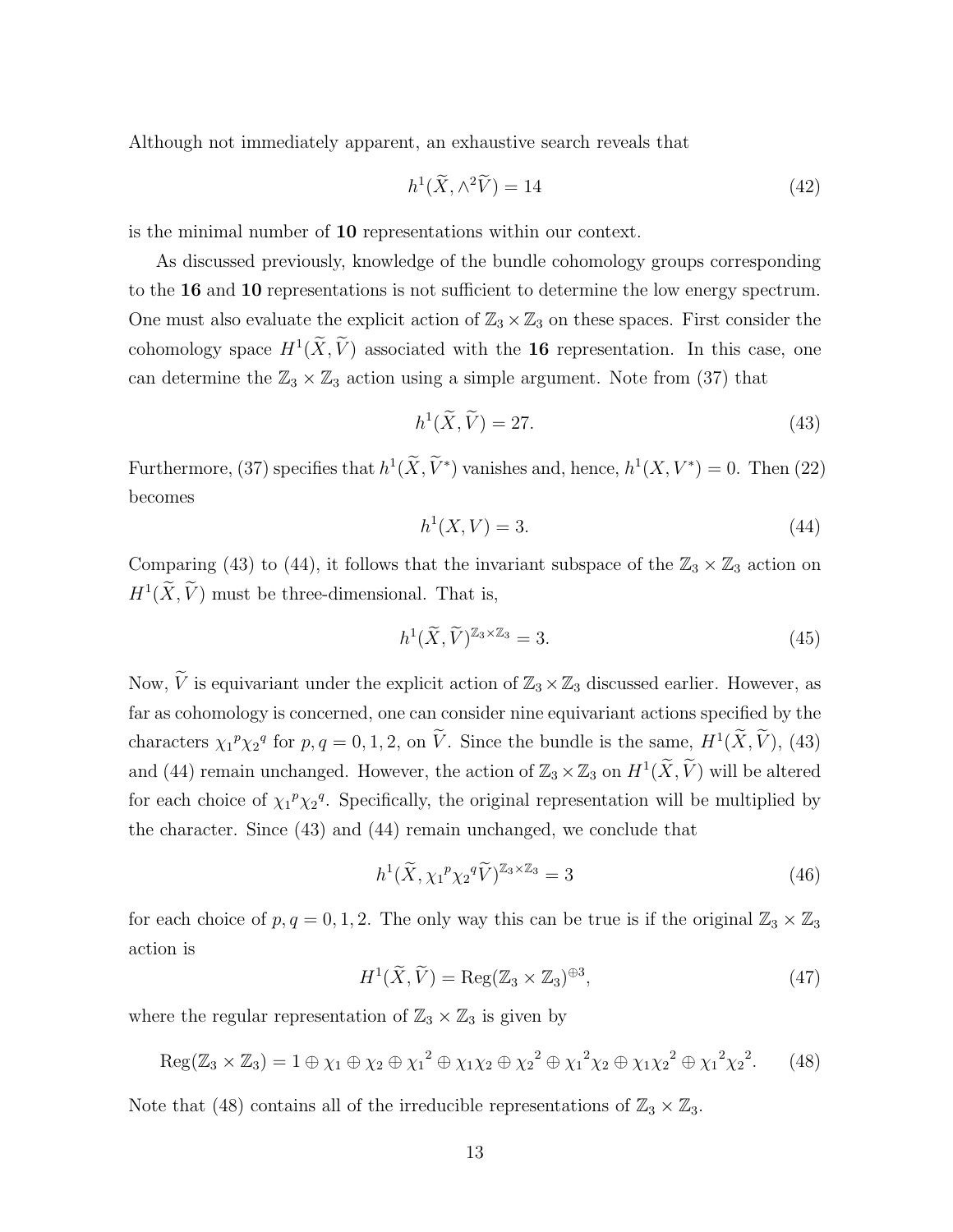Now consider the the cohomology space  $H^1(\tilde{X}, \wedge^2 V)$  associated with the 10 representation. We know from (42) that  $h^1(\tilde{X}, \wedge^2 \tilde{V}) = 14$ . One can find the  $\mathbb{Z}_3 \times \mathbb{Z}_3$  action on this space as follows. Recall from (40) that

$$
H^{1}(\widetilde{X}, \wedge^{2} \widetilde{V}) \simeq H^{1}(\widetilde{X}, V_{1} \otimes V_{2}). \tag{49}
$$

It follows from (31) that

$$
V_1 \otimes V_2 = (\pi_2^*(\chi_2 W_2))^{\oplus 2},\tag{50}
$$

where  $W_2$  is defined by (28). Note that the  $\chi_2$  action on the line bundles in (31) modifies the equivariant structure of  $W_2$ , which we indicate by  $\chi_2W_2$ . Then

$$
H^1(\widetilde{X}, V_1 \otimes V_2) \simeq H^1(\widetilde{X}, \pi_2^*(\chi_2 W_2))^{\oplus 2}.
$$
\n
$$
(51)
$$

For ease of notation, we will, henceforth, denote  $\chi_2W_2$  simply as  $W_2$ . To proceed, one must calculate  $H^1(\tilde{X}, \pi_2^*W_2)$ . This can be accomplished using (34) with  $i = 2$  and  $\mathcal{F} = \pi_2^* W_2$ , as well as the push-down formulas

$$
\beta_{2*}W_2 = \chi_2 \mathcal{O}_{\mathbb{P}^1}(-2) \oplus \chi_2^2 \mathcal{O}_{\mathbb{P}^1}(-1), \nR^1 \beta_{2*}W_2 = \chi_2^2 \mathcal{O}_{\mathbb{P}^1}(1) \oplus \chi_2 \mathcal{O}_{\mathbb{P}^1} \oplus \bigoplus_{i=1}^3 \mathcal{O}_{\beta_2(p_k)},
$$
\n(52)

where  $p_k$  are points in  $B_2$  associated with the ideal sheaf  $I_9$  in the definition of  $W_2$ . Using (52), we find that the terms adjacent to  $H^1(\tilde{X}, \pi_2^*W_2)$  in (34) are

$$
H^{0}(\mathbb{P}^{1}, \beta_{2*}R^{1}\pi_{2*}(\pi_{2}^{*}W_{2})) = 0
$$
\n(53)

and

$$
H^{1}(\mathbb{P}^{1}, \beta_{2*}W_{2}) = \chi_{1}^{2}\chi_{2}
$$
  
\n
$$
H^{0}(\mathbb{P}^{1}, R^{1}\beta_{2*}W_{2}) = (\chi_{2}^{2} \oplus \chi_{1}\chi_{2}^{2}) \oplus \chi_{2} \oplus (1 \oplus \chi_{1} \oplus \chi_{1}^{2}).
$$
\n(54)

Expression (53) cuts off the horizontal sequence in (34), yielding

$$
H^{1}(\tilde{X}, \pi_{2}^{*}W_{2}) \simeq H^{1}(B_{2}, W_{2}).
$$
\n(55)

On the other hand, (54) inserted into the vertical sequence of (34) implies, using (55), that

$$
H^{1}(\tilde{X}, \pi_{2}^{*}W_{2}) = 1 \oplus \chi_{1} \oplus \chi_{2} \oplus \chi_{1}^{2} \oplus \chi_{2}^{2} \oplus \chi_{1}\chi_{2}^{2} \oplus \chi_{1}^{2}\chi_{2}. \tag{56}
$$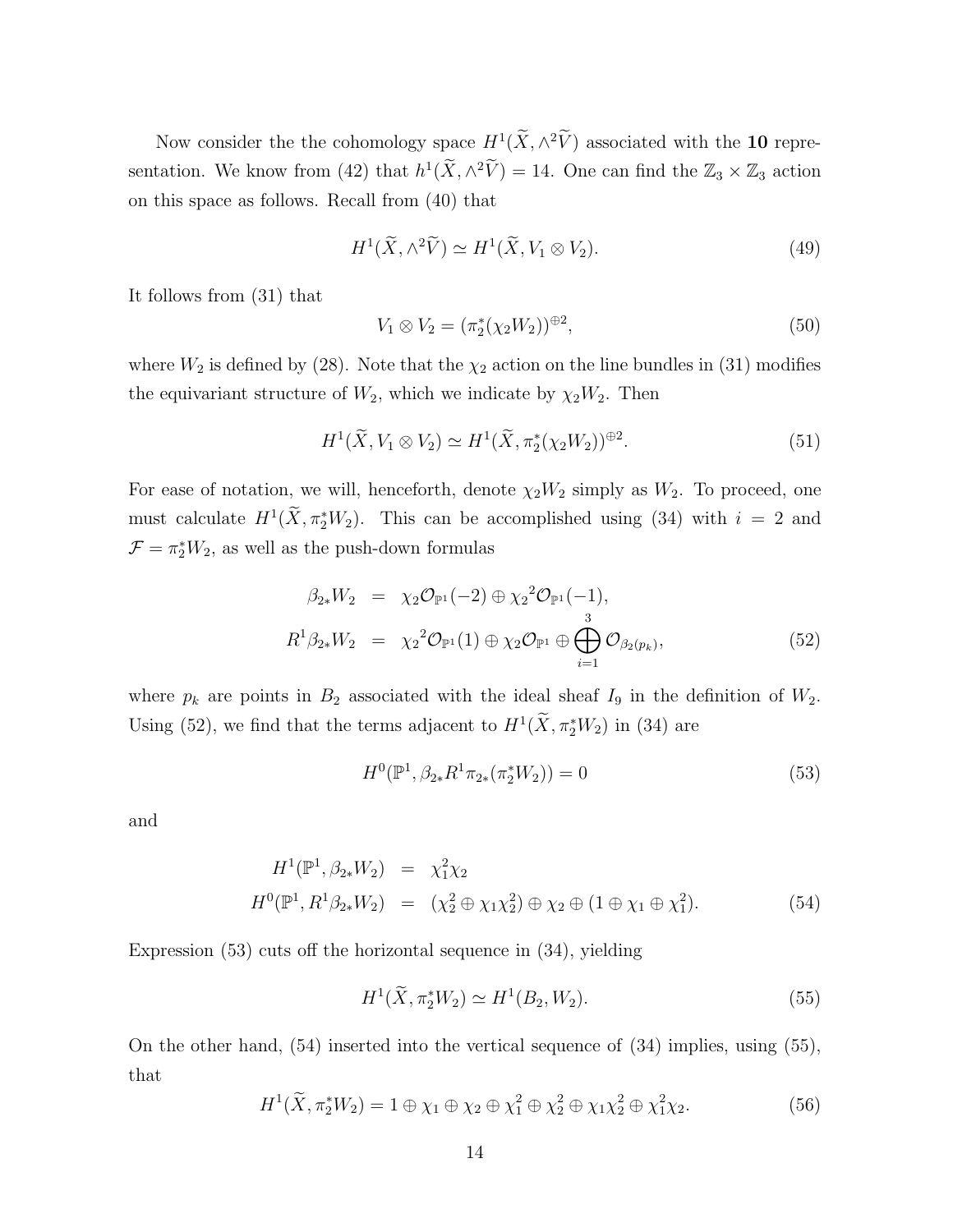Putting (49), (51) and (56) together, we find that the  $\mathbb{Z}_3 \times \mathbb{Z}_3$  action on  $H^1(\widetilde{X}, \wedge^2 \widetilde{V})$  is

$$
H^1(\widetilde{X}, \wedge^2 \widetilde{V}) = 2 \oplus 2\chi_1 \oplus 2\chi_2 \oplus 2\chi_1^2 \oplus 2\chi_2^2 \oplus 2\chi_1\chi_2^2 \oplus 2\chi_1^2\chi_2. \tag{57}
$$

Having determined  $\widetilde{V}$ , the cohomology groups  $H^i(\widetilde{X}, U_R(\widetilde{V}))$  and the action of  $\mathbb{Z}_3 \times$  $\mathbb{Z}_3$  on these spaces, it remains to compute the low energy spectrum of the observable sector. To do this, one must give the representation of  $hol(W) = \mathbb{Z}_3 \times \mathbb{Z}_3$  on each multiplet  $R$ . We can choose the Wilson line  $W$  to have the following actions.

First consider  $R = 16$ . Then

$$
16 = \left(\chi_1^2 \chi_2(3,2) \oplus \chi_1^2 \chi_2^2(\overline{3},1) \oplus \chi_1^2(1,1)\right) \oplus \left(\chi_2^2(\overline{3},1) \oplus (1,2)\right) \oplus (1,1). \tag{58}
$$

The terms are grouped according to the  $10\oplus\overline{5}\oplus1$  decomposition of 16 under  $SU(5)$ . For simplicity, we have only given the  $SU(3)_C \times SU(2)_L$  quantum numbers in (58). Tensoring this with the action (47), (48) of  $\mathbb{Z}_3 \times \mathbb{Z}_3$  on  $H^1(\widetilde{X}, \widetilde{V})$ , we find that the invariant subspace is spanned by three families of quarks/leptons, each family transforming as

$$
(3, 2, 1, 1), \quad (\overline{3}, 1, -4, -1), \quad (\overline{3}, 1, 2, -1) \tag{59}
$$

and

$$
(1, 2, -3, -3), (1, 1, 6, 3), (1, 1, 0, 3)
$$
 (60)

under  $SU(3)_C \times SU(2)_L \times U(1)_Y \times U(1)_{B-L}$ . We have displayed the quantum numbers  $3Y$  and  $3(B - L)$  for convenience. Note from eq. (60) that each family contains a right-handed neutrino, as desired.

Now consider  $R = 10$ . We find that

$$
10 = \left(\chi_1^2(1,2) \oplus \chi_1^2 \chi_2^2(3,1)\right) \oplus \left(\chi_1(1,\overline{2}) \oplus \chi_1 \chi_2(\overline{3},1)\right).
$$
 (61)

where we have grouped the terms in the  $5 \oplus \overline{5}$  decomposition of 10 under  $SU(5)$ . Tensoring this with the the action (57) of  $\mathbb{Z}_3 \times \mathbb{Z}_3$  on  $H^1(\widetilde{X}, \wedge^2 \widetilde{V})$ , one finds that the invariant subspace consists of *two* copies of the vector-like pair

$$
(1, 2, 3, 0), \quad (1, \overline{2}, -3, 0).
$$
 (62)

That is, there are two Higgs-Higgs conjugate pairs occurring as zero modes in the observable sector. Note that the unobserved color triplet multiplets have been projected out, as desired. This is an explicit mechanism for "doublet-triplet" splitting.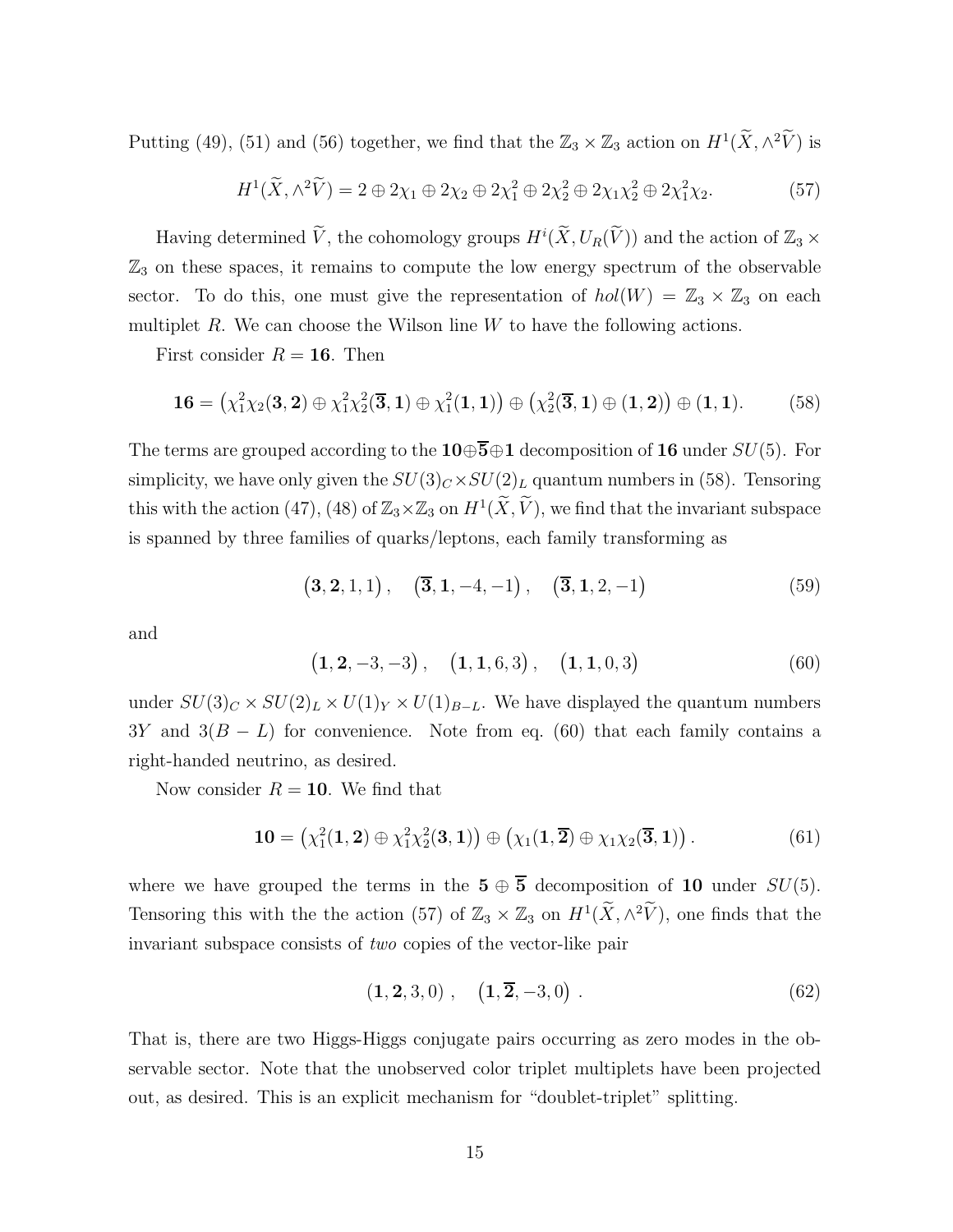We conclude that the zero mode spectrum of the observable sector 1) has gauge group  $SU(3)_C \times SU(2)_L \times U(1)_Y \times U(1)_{B-L}$ , 2) contains *three families* of quarks and leptons each with a *right-handed neutrino*, 3) has *two* Higgs-Higgs conjugate pairs and 4) *contains no exotic fields* of of any kind. Additionally, there are 5) a *small number* of uncharged vector bundle moduli. These arise from the invariant subspace of  $H^1(\widetilde{X}, \widetilde{V} \otimes \widetilde{V}^*)$  under the action of  $\mathbb{Z}_3 \times \mathbb{Z}_3$  and will be computed elsewhere.

## 3.2 The Hidden Sector Bundle  $\widetilde{V}'$

The vacuum also contains a stable, holomorphic vector bundle,  $V'$ , on  $X$  whose structure group is in the  $E'_8$  of the hidden sector. Additionally, there can be a Wilson line  $W'$  on X whose  $\mathbb{Z}_3 \times \mathbb{Z}_3$  holonomy group is contained in  $E'_8$ . However, to allow for spontaneously breaking of the  $N = 1$  supersymmetry via gaugino condensation in the hidden sector, it is expedient to reduce  $E'_{8}$  as little as possible. With this in mind, we will choose  $W'$ to be trivial.

As for V, we construct V' by building stable, holomorphic vector bundles  $\tilde{V}'$  over  $\widetilde{X}$  which are equivariant under  $\mathbb{Z}_3 \times \mathbb{Z}_3$  using the method of "bundle extensions".  $V'$  is then obtained as the quotient of  $\tilde{V}'$  by  $\mathbb{Z}_3 \times \mathbb{Z}_3$ . This bundle must satisfy the anomaly cancellation condition (26). The simplest possibility is that  $\tilde{V}'$  is the trivial bundle. However, in this case, we find that  $[\mathcal{W}_5]$  is not effective. Instead, we find the following minimal solutions, depending on whether one works in the strongly or the weakly coupled regime of the heterotic string.

#### 3.2.1 Strong Coupling: Bulk Five-branes

The minimal vector bundle  $\tilde{V}'$  that is consistent with anomaly constraint (26) is found to have structure group  $SU(2)$ . For this bundle,

$$
[\mathcal{W}_5] \neq 0 \tag{63}
$$

and, hence, this hidden sector is compatible only with the strongly coupled heterotic string.  $\tilde{V}'$  spontaneously breaks the hidden sector  $E'_{8}$  gauge symmetry to

$$
E_8' \longrightarrow E_7. \tag{64}
$$

With respect to  $SU(2) \times E_7$ , the adjoint representation of  $E'_8$  decomposes as

$$
248' = (1, 133) \oplus (3, 1) \oplus (2, 56).
$$
 (65)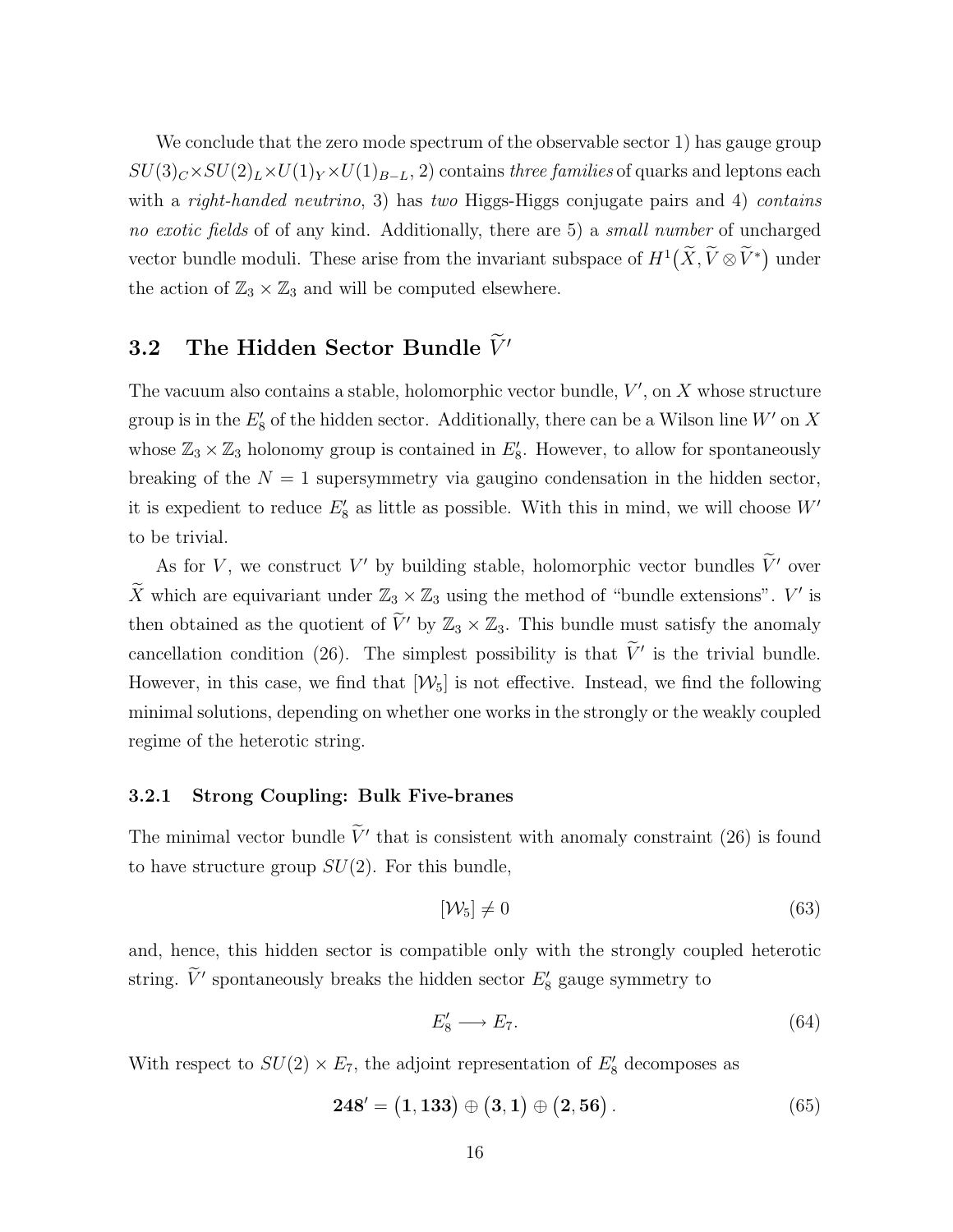The  $(1, 133)$  contain the gauginos of  $E_7$ , the  $(3, 1)$  correspond to vector bundle moduli and  $(2, 56)$  represent charged exotic matter fields. In addition to demanding that  $\tilde{V}'$ satisfy the stability conditions (19), we require that there be no exotic matter in the hidden sector. This is most easily accomplished by imposing the constraint that

$$
h^1(\widetilde{X}, \widetilde{V}') = 0.
$$
\n(66)

The requisite  $SU(2)$  bundle  $\tilde{V}'$  is any element of the space of extensions

$$
0 \longrightarrow \mathcal{O}_{\widetilde{X}}(2\tau_1 + \tau_2 - \phi) \longrightarrow \widetilde{V}' \longrightarrow \mathcal{O}_{\widetilde{X}}(-2\tau_1 - \tau_2 + \phi) \longrightarrow 0. \tag{67}
$$

One can easily show that the entire cohomology ring vanishes. That is

$$
h^{i}(\tilde{X}, \tilde{V}') = 0, \qquad i = 0, 1, 2, 3.
$$
 (68)

Note that this result is consistent with the necessary conditions (19) that  $\widetilde{V}'$  be stable. Furthermore, it follows that (66) is satisfied and, hence, there is no exotic matter in the hidden sector.

The five-brane wrapped on a holomorphic curve associated with  $[\mathcal{W}_5]$  contributes non-Abelian gauge fields, but no matter fields, to the hidden sector. Following the results in  $[40, 41]$ , we find that the five-brane gauge group is  $U(6)$ . Moving in the moduli space of the holomorphic curve, this group can be maximally broken to  $U(1)^6$ .

We conclude that, within the context of the strongly coupled heterotic string, our observable sector is consistent with a hidden sector 1) with gauge group  $E_7 \times U(6)$  and 2) *no exotic matter*. In addition, 3) there is a *small number* of vector bundle moduli arising from the invariant subspace of  $H^1(\widetilde{X}, \widetilde{V}' \otimes \widetilde{V}'^*)$  under the action of  $\mathbb{Z}_3 \times \mathbb{Z}_3$ , as well as some five-brane moduli. These will be computed elsewhere.

#### 3.2.2 Weak Coupling: No Five-branes

We now exhibit a hidden sector, consistent with our observable sector, that has no five-branes; that is, for which

$$
[\mathcal{W}_5] = 0. \tag{69}
$$

This hidden sector is compatible with both the weakly and strongly coupled heterotic string. We are unable to satisfy (69) for any bundle with an  $SU(2)$  structure group. From the results in [42,43], we expect that the appropriate structure group may be the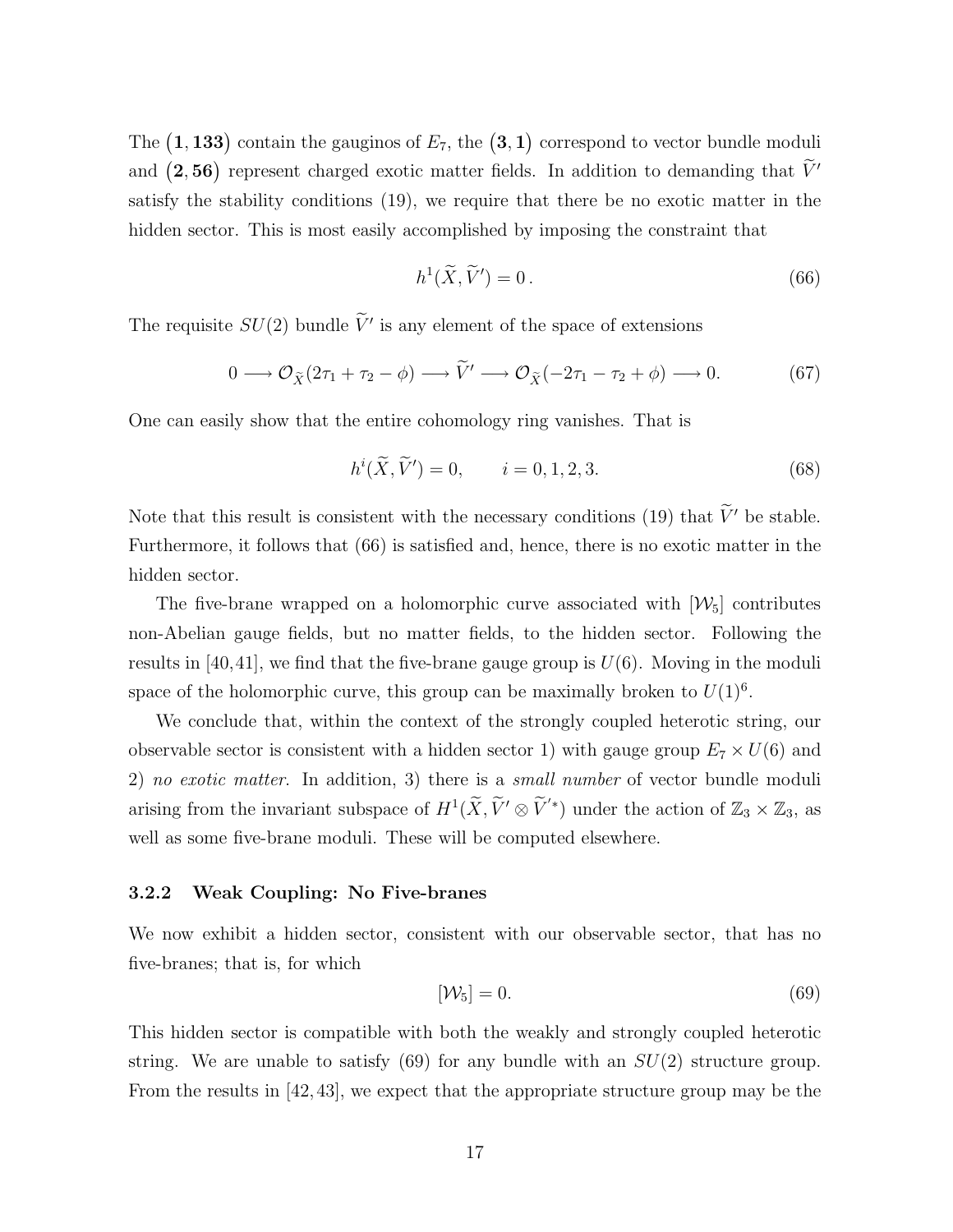product of two non-Abelian groups, the simplest choice being  $SU(2) \times SU(2)$ . This bundle, which is the sum of two  $SU(2)$  factors,  $\widetilde{V}' = \widetilde{V}'_1 \oplus \widetilde{V}'_2$ , spontaneously breaks

$$
E_8' \longrightarrow Spin(12). \tag{70}
$$

With respect to  $SU(2) \times SU(2) \times Spin(12)$ , the adjoint representation of  $E'_8$  decomposes as

$$
\mathbf{248}' = (1, \mathbf{1}, \mathbf{66}) \oplus (3, \mathbf{1}, \mathbf{1}) \oplus (1, \mathbf{3}, \mathbf{1}) \oplus (2, \mathbf{1}, \mathbf{32}) \oplus (1, \mathbf{2}, \mathbf{32}) \oplus (2, \mathbf{2}, \mathbf{12})
$$
. (71)

Representations  $(1, 1, 66)$  and  $(3, 1, 1) \oplus (1, 3, 1)$  contain the  $Spin(12)$  gauginos and vector bundle moduli. Exotic matter in the hidden sector can arise from  $(2,1,32)$ ,  $(1, 2, 32)$ , and  $(2, 2, 12)$ , corresponding to the cohomology spaces  $H^1(\widetilde{X}, \widetilde{V}'_1)$ ,  $H^1(\widetilde{X}, \widetilde{V}'_2)$ , and  $H^1(\widetilde{X}, \widetilde{V}'_1 \otimes \widetilde{V}'_2)$  respectively. Unlike the case in the strong coupling regime, subject to (69) and the stability conditions eq. (19) applied to  $V'_{1,2}$ , we are unable to find a hidden sector bundle for which all exotic matter is absent.

However, relaxing the constraints so that a small amount of hidden exotic matter may exist, one finds the following minimal solution. It turns out that  $\widetilde{V}'_1$  is the bundle  $\widetilde{V}'$  introduced in eq. (67) and  $\widetilde{V}'_2$  is the pullback of an extension on  $B_1$ . Specifically,  $\widetilde{V}'_2 = \pi_1^* \mathcal{S}_B$ , where

$$
0 \longrightarrow \mathcal{O}_{B_1}(-2f_1) \longrightarrow \mathcal{S}_B \longrightarrow \mathcal{O}_{B_1}(2f_1) \otimes I_6 \longrightarrow 0. \tag{72}
$$

Here,  $I_6$  is the ideal sheaf of 6 points on  $B_1$  which are a single orbit of  $g_2 \in \mathbb{Z}_3 \times \mathbb{Z}_3$  with multiplicity 2.

Recall from eq. (68) that  $h^i(\tilde{X}, \tilde{V}_1')$  for  $i = 0, 1, 2, 3$  vanish. Therefore,  $\tilde{V}_1'$  satisfies the stability conditions (19) and there is no matter in the  $(2, 1, 32)$  representation. For  $\widetilde{V}'_2$ , we find that

$$
h^{0}(\tilde{X}, \tilde{V}'_{2}) = h^{3}(\tilde{X}, \tilde{V}'_{2}) = 0, \quad h^{1}(\tilde{X}, \tilde{V}'_{2}) = h^{2}(\tilde{X}, \tilde{V}'_{2}) = 4.
$$
 (73)

Furthermore, for  $\widetilde{V}'_1 \otimes \widetilde{V}'_2$  one can show

$$
h^{0}\left(\widetilde{X},\widetilde{V}_{1}'\otimes\widetilde{V}_{2}'\right) = h^{3}\left(\widetilde{X},\widetilde{V}_{1}'\otimes\widetilde{V}_{2}'\right) = 0\tag{74}
$$

and

$$
h^1\big(\widetilde{X}, \widetilde{V}'_1 \otimes \widetilde{V}'_2\big) = h^2\big(\widetilde{X}, \widetilde{V}'_1 \otimes \widetilde{V}'_2\big) = 18. \tag{75}
$$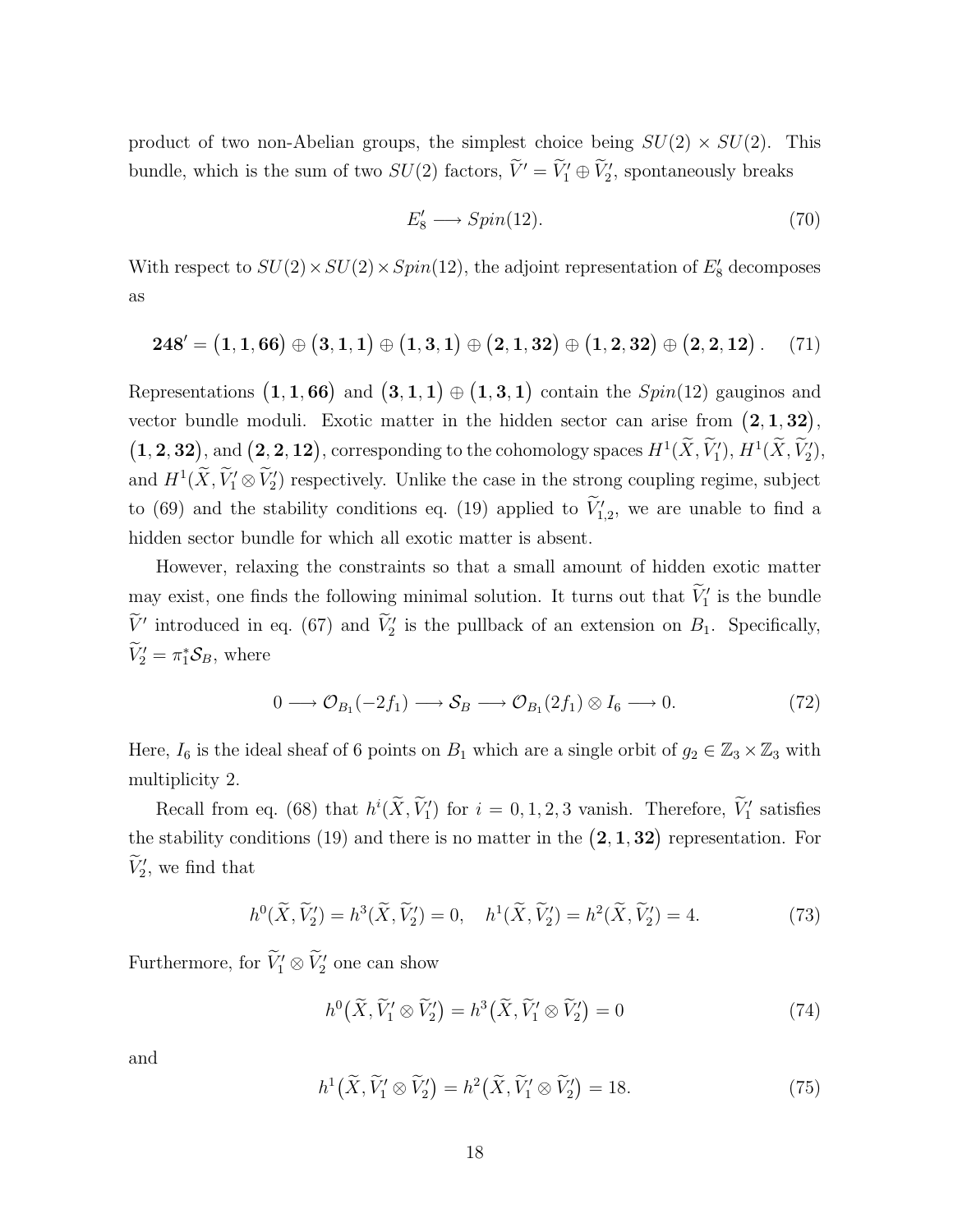If follows from (73) that  $V'_2$  also satisfies the stability constraints (19). However,  $h^1(\widetilde{X}, \widetilde{V}_1')$  and  $h^1(\widetilde{X}, \widetilde{V}_1' \otimes \widetilde{V}_2')$  do not vanish and may give rise to hidden sector exotic matter in the representations  $(1, 2, 32)$  and  $(2, 2, 12)$  respectively.

To analyze this, it is necessary to explicitly compute the action of  $\mathbb{Z}_3 \times \mathbb{Z}_3$  on these cohomology spaces. This can be accomplished using methods similar to those discussed previously. Here, we simply state the results. The action of  $\mathbb{Z}_3 \times \mathbb{Z}_3$  on  $H^1(\widetilde{X}, \widetilde{V}'_1)$  and  $H^1(\widetilde{X},\widetilde{V}'_1 \otimes \widetilde{V}'_2)$  is found to be

$$
H^1(\widetilde{X}, \widetilde{V}_1') = 2\chi_1 \oplus 2\chi_1^2 \tag{76}
$$

and

$$
H^{1}\left(\widetilde{X},\widetilde{V}_{1}'\otimes\widetilde{V}_{2}'\right) = \operatorname{Reg}(\mathbb{Z}_{3}\times\mathbb{Z}_{3})^{\oplus 2}
$$
\n(77)

respectively. It follows from (76) that  $H^1(\widetilde{X}, \widetilde{V}'_2)$  has no invariant subspace. Since there is no Wilson line in the hidden sector, all  $(1, 2, 32)$  exotic matter fields are projected out of the low energy spectrum. Unfortunately, this is not the case for  $H^1(\widetilde{X}, \widetilde{V}_1' \otimes$  $\widetilde{V}'_2$ . Action (77) implies that there remain two exotic 12 multiplets of  $Spin(12)$  after projection.

We conclude that, for vacua with no five-branes, our observable sector is consistent with a hidden sector 1) with gauge group Spin(12) and 2) *two* 12 multiplets. We emphasize that these are not charged under the observable sector gauge group. There are also vector bundle moduli arising from the  $\mathbb{Z}_3 \times \mathbb{Z}_3$  invariant subspace of  $H^1(\widetilde{X}, \widetilde{V}' \otimes \widetilde{V}'^*)$ , which will be computed elsewhere. These vacua can occur in the context of both the weakly and strongly coupled heterotic string.

## Acknowledgments

We are grateful to P. Candelas, R. Donagi, P. Langacker, B. Nelson, R. Reinbacher and D. Waldram for enlightening discussions. We also thank L. Ibañez, H.P. Nilles, G. Shiu and A. Uranga for helpful conversations. This research was supported in part by the Department of Physics and the Math/Physics Research Group at the University of Pennsylvania under cooperative research agreement DE-FG02-95ER40893 with the U. S. Department of Energy and an NSF Focused Research Grant DMS0139799 for "The Geometry of Superstrings." T. P. is partially supported by an NSF grant DMS 0104354 and DMS 0403884.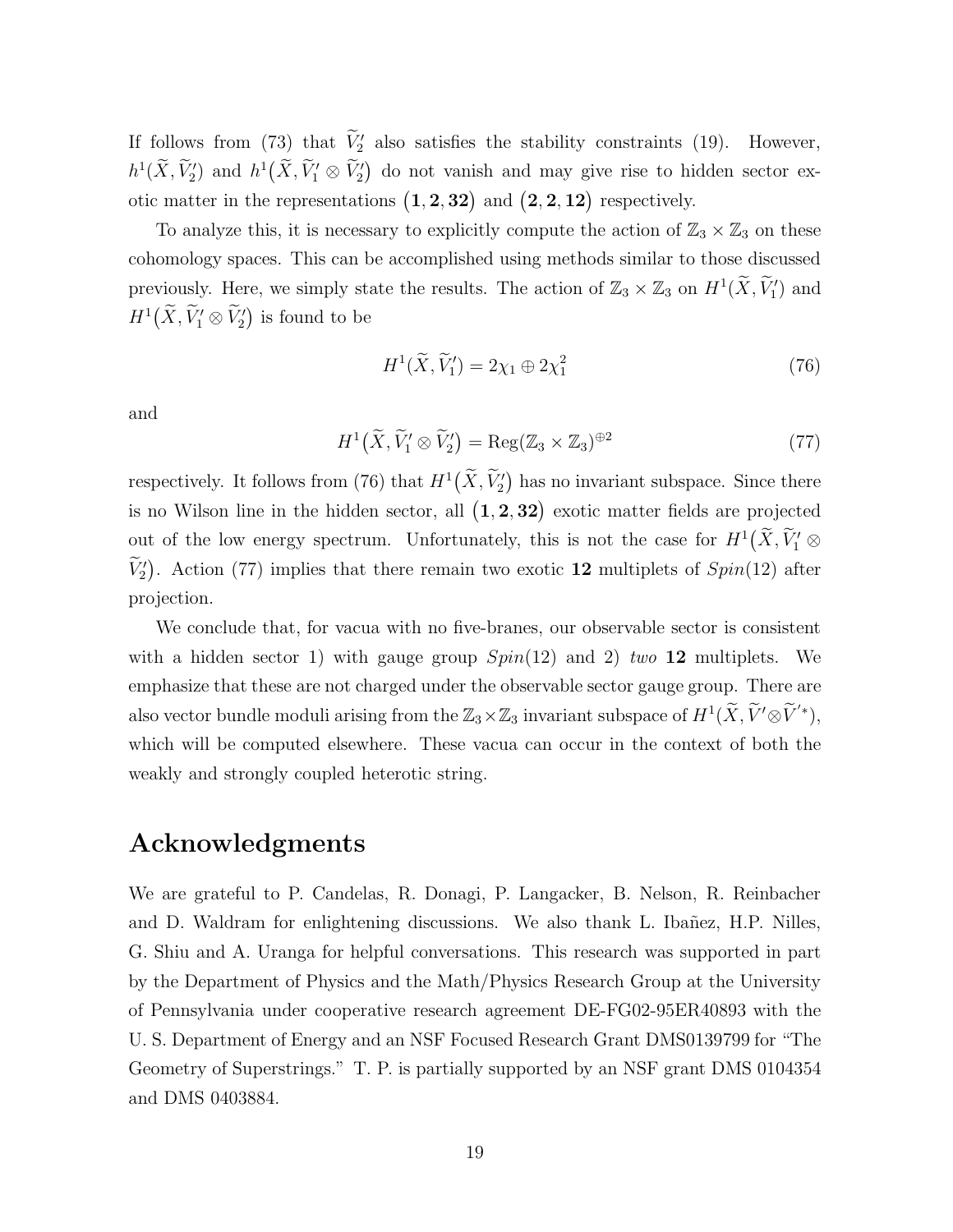## Bibliography

- [1] V. Braun, Y.-H. He, B. A. Ovrut, and T. Pantev, *A heterotic standard model*, hep-th/0501070.
- [2] E. Witten, *Small instantons in string theory*, *Nucl. Phys.* B460 (1996) 541–559, [hep-th/9511030].
- [3] G. Curio, *Chiral matter and transitions in heterotic string models*, *Phys. Lett.* B435 (1998) 39–48, [hep-th/9803224].
- [4] B. A. Ovrut, T. Pantev, and J. Park, *Small instanton transitions in heterotic M-theory*, *JHEP* 05 (2000) 045, [hep-th/0001133].
- [5] V. Braun, B. A. Ovrut, T. Pantev, and R. Reinbacher, *Elliptic Calabi-Yau threefolds with*  $\mathbb{Z}_3 \times \mathbb{Z}_3$  *Wilson lines, JHEP* 12 (2004) 062, [hep-th/0410055].
- [6] R. Friedman, J. Morgan, and E. Witten, *Vector bundles and F theory*, *Commun. Math. Phys.* 187 (1997) 679–743, [hep-th/9701162].
- [7] R. Friedman, J. W. Morgan, and E. Witten, *Vector bundles over elliptic fibrations*, alg-geom/9709029.
- [8] B. Andreas, G. Curio, and A. Klemm, *Towards the standard model spectrum from elliptic Calabi- Yau*, *Int. J. Mod. Phys.* A19 (2004) 1987, [hep-th/9903052].
- [9] R. Y. Donagi, *Principal bundles on elliptic fibrations*, *Asian J. Math.* 1 (1997), no. 2 214–223, [alg-geom/9702002].
- [10] R. Donagi, A. Lukas, B. A. Ovrut, and D. Waldram, *Non-perturbative vacua and particle physics in M-theory*, *JHEP* 05 (1999) 018, [hep-th/9811168].
- [11] R. Donagi, A. Lukas, B. A. Ovrut, and D. Waldram, *Holomorphic vector bundles and non-perturbative vacua in M- theory*, *JHEP* 06 (1999) 034, [hep-th/9901009].
- [12] G. Curio, *Standard model bundles of the heterotic string*, hep-th/0412182.
- [13] B. Andreas and D. Hernandez-Ruiperez, *Comments on* N = 1 *heterotic string vacua*, *Adv. Theor. Math. Phys.* 7 (2004) 751–786, [hep-th/0305123].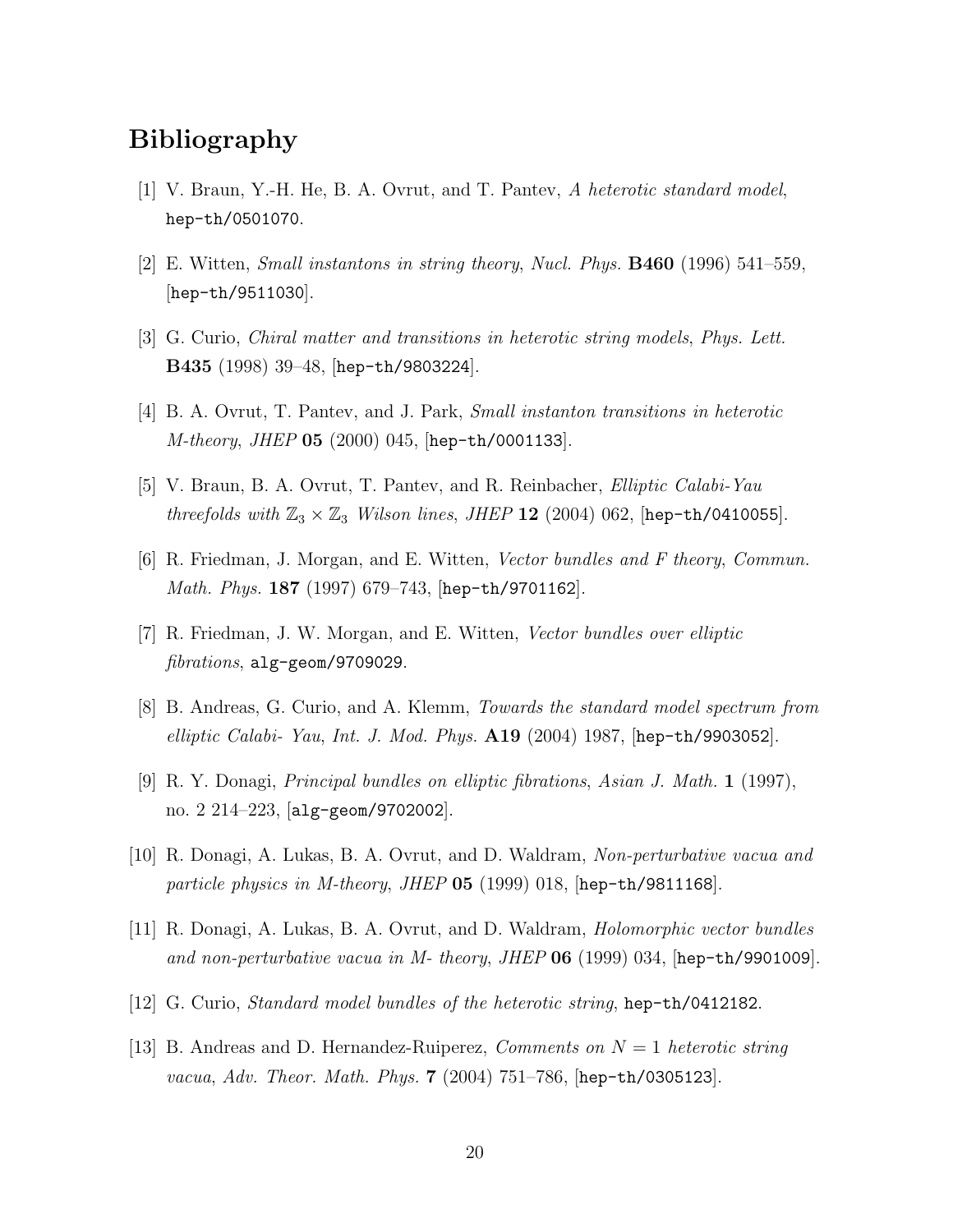- [14] D.-E. Diaconescu and G. Ionesei, *Spectral covers, charged matter and bundle cohomology*, *JHEP* 12 (1998) 001, [hep-th/9811129].
- [15] R. Donagi, B. A. Ovrut, T. Pantev, and D. Waldram, *Spectral involutions on rational elliptic surfaces*, *Adv. Theor. Math. Phys.* 5 (2002) 499–561, [math.ag/0008011].
- [16] R. Donagi, B. A. Ovrut, T. Pantev, and D. Waldram, *Standard-model bundles*, *Adv. Theor. Math. Phys.* 5 (2002) 563–615, [math.ag/0008010].
- [17] R. Donagi, B. A. Ovrut, T. Pantev, and D. Waldram, *Standard-model bundles on non-simply connected Calabi-Yau threefolds*, *JHEP* 08 (2001) 053, [hep-th/0008008].
- [18] R. Donagi, B. A. Ovrut, T. Pantev, and D. Waldram, *Standard models from heterotic M-theory*, *Adv. Theor. Math. Phys.* 5 (2002) 93–137, [hep-th/9912208].
- [19] R. Donagi, B. A. Ovrut, T. Pantev, and R. Reinbacher, SU(4) *instantons on Calabi-Yau threefolds with*  $\mathbb{Z}_2 \times \mathbb{Z}_2$  *fundamental group, JHEP* **01** (2004) 022, [hep-th/0307273].
- [20] B. A. Ovrut, T. Pantev, and R. Reinbacher, *Invariant homology on standard model manifolds*, *JHEP* 01 (2004) 059, [hep-th/0303020].
- [21] B. A. Ovrut, T. Pantev, and R. Reinbacher, *Torus-fibered Calabi-Yau threefolds with non-trivial fundamental group*, *JHEP* 05 (2003) 040, [hep-th/0212221].
- [22] R. Donagi, Y.-H. He, B. A. Ovrut, and R. Reinbacher, *Higgs doublets, split multiplets and heterotic*  $SU(3)_C \times SU(2)_L \times U(1)_Y$  *spectra*, hep-th/0409291.
- [23] R. Donagi, Y.-H. He, B. A. Ovrut, and R. Reinbacher, *The spectra of heterotic standard model vacua*, hep-th/0411156.
- [24] R. Donagi, Y.-H. He, B. A. Ovrut, and R. Reinbacher, *Moduli dependent spectra of heterotic compactifications*, hep-th/0403291.
- [25] R. Donagi, Y.-H. He, B. A. Ovrut, and R. Reinbacher, *The particle spectrum of heterotic compactifications*, hep-th/0405014.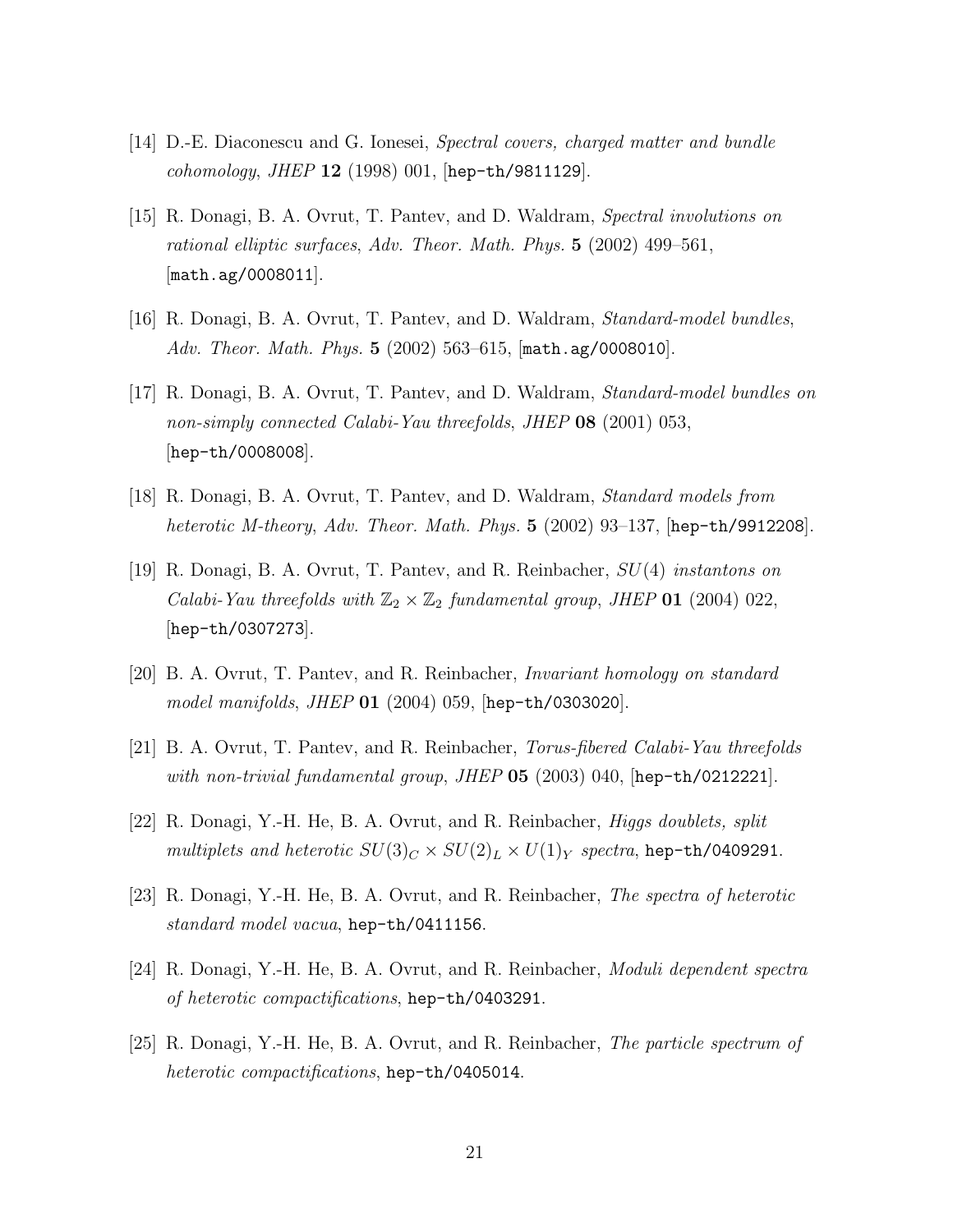- [26] M. B. Green, J. H. Schwarz, and E. Witten, *Superstring theory. vol. 2: Loop amplitudes, anomalies and phenomenology*, . Cambridge, Uk: Univ. Pr. ( 1987) 596 P. ( Cambridge Monographs On Mathematical Physics).
- [27] E. Witten, *Deconstruction*,  $G_2$  *holonomy, and doublet-triplet splitting*, hep-ph/0201018.
- [28] V. Braun, Y.-H. He, B. A. Ovrut, and T. Pantev, "Holomorphic bundles and standard-model vacua in heterotic string theory." To appear.
- [29] V. Braun, Y.-H. He, B. A. Ovrut, and T. Pantev, "Doublet-triplet splitting from heterotic string theory." To appear.
- [30] Super-Kamiokande Collaboration, Y. Fukuda *et. al.*, *Evidence for oscillation of atmospheric neutrinos*, *Phys. Rev. Lett.* 81 (1998) 1562–1567, [hep-ex/9807003].
- [31] P. Langacker, *Neutrino physics (theory)*, hep-ph/0411116.
- [32] J. Giedt, G. L. Kane, P. Langacker, and B. D. Nelson, *Massive neutrinos and (heterotic) string theory*, hep-th/0502032.
- [33] P. Candelas, G. T. Horowitz, A. Strominger, and E. Witten, *Vacuum configurations for superstrings*, *Nucl. Phys.* B258 (1985) 46–74.
- [34] A. Sen, *The heterotic string in arbitrary background field*, *Phys. Rev.* D32 (1985) 2102.
- [35] E. Witten, *Symmetry breaking patterns in superstring models*, *Nucl. Phys.* B258 (1985) 75.
- [36] J. D. Breit, B. A. Ovrut, and G. C. Segre, E(6) *symmetry breaking in the superstring theory*, *Phys. Lett.* B158 (1985) 33.
- [37] B. R. Greene, K. H. Kirklin, P. J. Miron, and G. G. Ross, *A superstring inspired standard model*, *Phys. Lett.* B180 (1986) 69.
- [38] B. R. Greene, K. H. Kirklin, P. J. Miron, and G. G. Ross, *A three generation superstring model. 2. symmetry breaking and the low-energy theory*, *Nucl. Phys.* B292 (1987) 606.